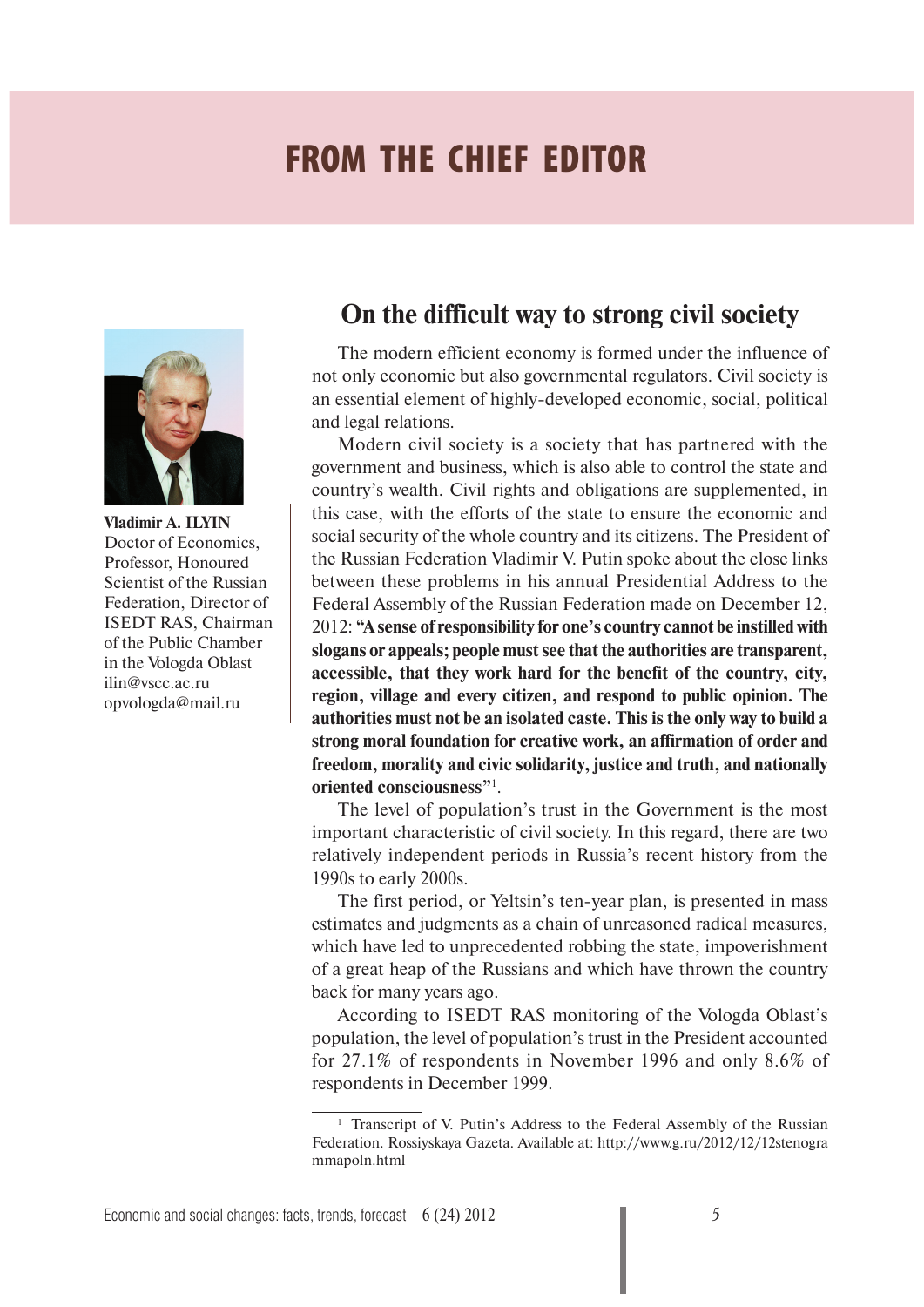The second period associated primarily with Vladimir V. Putin is estimated by the people as a practical public policy turn towards society, establishing a constitutional order in the country and promoting the positive development of the country. In 2006 – 2007, the level of population's trust in the President exceeded 60% in the Vologda Oblast.

However, in recent years, despite a slight improvement of financial standing, public opinion polls have fixed the social and psychological deterioration of most Russians and increasing public dissatisfaction with their lifestyle due to the sharp social differentiation and social inequality growth. According to many economic and social indicators and the quality parameters of economic management, the country has fallen below the marginal critical points that are required for the normal functioning of the national society system *(tab. 1).*

The figures *(see pp. 14-21)* show the extended dynamic ranges of the indicators of trust in various levels of authority, as well as in economic structures and social groups, which are the results of public opinion monitoring that has been carried out in the Vologda Oblast since 1996.

These data show that trust in the President, which increased sharply during the first and second cycles of Vladimir V. Putin's presidency, decreased during the presidency of Dmitriy A. Medvedev. Trust in the Government rose again when the third Vladimir V. Putin's presidential cycle began, but it is still a long way off the 2006 – 2007 level *(tab. 2)*.

According to a sociological analysis "Edelman Trust Barometer – 2012" covering 23 countries<sup>2</sup>, Russia has the lowest level of trust in the Government in this group – 32 percentage

| Indicator                                                                                                                                                                                                                                                                 | Critical threshold value | Virtual state, 2010 | to critical threshold value<br>The ratio of virtual value |  |  |  |  |  |  |
|---------------------------------------------------------------------------------------------------------------------------------------------------------------------------------------------------------------------------------------------------------------------------|--------------------------|---------------------|-----------------------------------------------------------|--|--|--|--|--|--|
| The share of shadow economy,<br>% to GDP                                                                                                                                                                                                                                  | 25                       | 45                  | 1.8 times<br>higher                                       |  |  |  |  |  |  |
| The share of illegal salary, %<br>to official salary                                                                                                                                                                                                                      | 25                       | 39.6                | 1.58 times<br>higher                                      |  |  |  |  |  |  |
| Differentiation of federal<br>subjects:                                                                                                                                                                                                                                   |                          |                     |                                                           |  |  |  |  |  |  |
| - according to GRP per capita,                                                                                                                                                                                                                                            | 5                        | 21.1                | 4.22 times                                                |  |  |  |  |  |  |
| times<br>- according to cash income,<br>times                                                                                                                                                                                                                             | 5                        | 6.5                 | higher<br>1.3 times<br>higher                             |  |  |  |  |  |  |
| The share of corruption and<br>shadow economy, % to GDP                                                                                                                                                                                                                   | 5                        | 40                  | 8 times<br>higher                                         |  |  |  |  |  |  |
| Total economic losses coef-<br>ficient, % to GDP                                                                                                                                                                                                                          | $\overline{7}$           | 50                  | 1.7 times<br>higher                                       |  |  |  |  |  |  |
| Level of satisfaction with the<br>executive authorities of the<br>federal subjects of Russia                                                                                                                                                                              | 40                       | 30                  | 1.3 times<br>lower                                        |  |  |  |  |  |  |
| The level of trust in the central<br>government authority, %                                                                                                                                                                                                              | 40                       | 30                  | 1.28 times<br>lower                                       |  |  |  |  |  |  |
| Source: Glazyev S.Yu., Lokosov V.V. Assessment of the critical<br>threshold values of the indicators of the state of Russian society<br>and their use in the socio-economic development management.<br>Bulletin of the Russian Academy of Sciences. 2012. Vol. 82. No. 7. |                          |                     |                                                           |  |  |  |  |  |  |

### Table 1. Indicators of quality assessment of Russia's economy management

points. It is comparable with 49 p.p. in the USA and Sweden, 41 p.p. in Great Britain, 40 p.p. in France and 39 p.p. in Germany.

 It is possible to insure the establishment of efficient civil society if its elements are vertically and horizontally structured and its state and civil bases are strong. The number of civil society organizations is continuously increasing in almost all the modern states, particularly in the Western democracies. Thus, there are five thousand non-governmental organizations per one million people in the USA3 .

<sup>&</sup>lt;sup>2</sup> The survey was conducted from October  $10 -$ November 30, 2011 and consisted of 30-minute interviews for 5600 respondents from the following countries: China, UAE, Singapore, India, Indonesia, Mexico, the Netherlands, Canada, Italy, Argentina, Austria, Brazil, Sweden, USA, South Korea, Poland, Great Britain, Ireland, France, Germany, Spain, Japan, Russia.

<sup>3</sup> Golovenko V., Sereda Yu. Civil society organizations as potential of political culture formation and social mobilityrealizing. The world of transformations. 2012. No. 1. P. 136.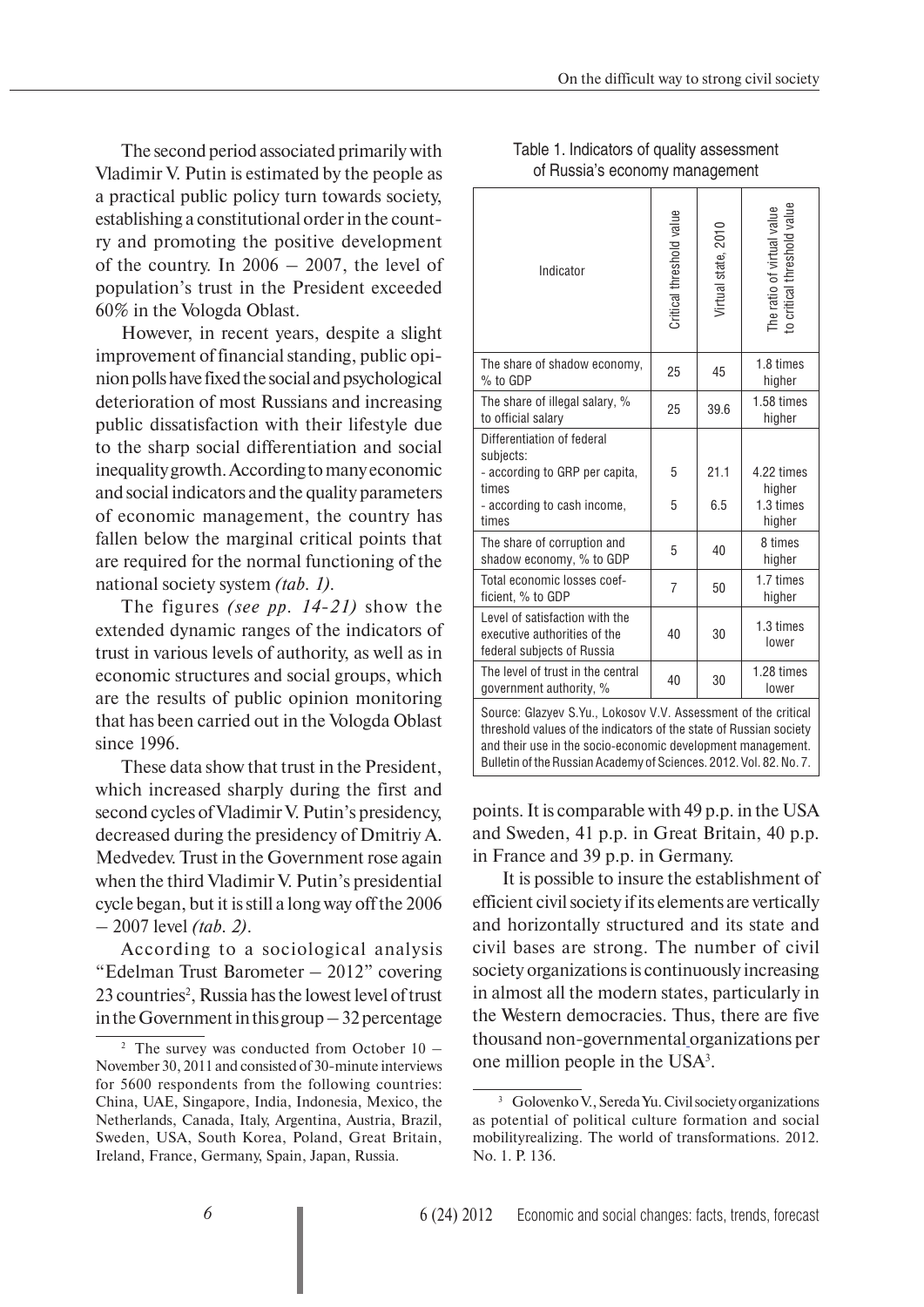| Government and                                                                           | 996  | 200C                    | 2005 | 2010 | 2nd half yea |  |  |  |  |  |  |
|------------------------------------------------------------------------------------------|------|-------------------------|------|------|--------------|--|--|--|--|--|--|
| public institutions                                                                      |      |                         |      |      |              |  |  |  |  |  |  |
| Level of trust > 40%                                                                     |      |                         |      |      |              |  |  |  |  |  |  |
| President of the<br><b>Russian Federation</b>                                            | 26.5 | 57.1                    | 57.7 | 56.8 | 45.7         |  |  |  |  |  |  |
| Church                                                                                   | 37.9 | 42.3                    | 46.5 | 47.0 | 41.4         |  |  |  |  |  |  |
|                                                                                          |      | Level of trust > 35%    |      |      |              |  |  |  |  |  |  |
| Government of the<br><b>Russian Federation</b>                                           | 18.5 | 42.7                    | 38.0 | 52.4 | 39.6         |  |  |  |  |  |  |
| Court                                                                                    | 19.8 | 31.6                    | 36.9 | 37.4 | 36.1         |  |  |  |  |  |  |
|                                                                                          |      | Level of trust $>30\%$  |      |      |              |  |  |  |  |  |  |
| Government of the<br>Vologda Oblast                                                      | 14.2 | 31.3                    | 32.8 | 41.0 | 34.6         |  |  |  |  |  |  |
| Procuracy                                                                                | 18.2 | 30.9                    | 34.3 | 36.1 | 33.9         |  |  |  |  |  |  |
| <b>Federal Security</b><br>Service                                                       | 12.6 | 34.2                    | 35.6 | 36.0 | 33.2         |  |  |  |  |  |  |
| <b>Federation Council</b><br>of Russia                                                   | 13.4 | 28.3                    | 30.4 | 38.1 | 32.3         |  |  |  |  |  |  |
| Army                                                                                     | 34.2 | 37.0                    | 25.9 | 34.5 | 31.3         |  |  |  |  |  |  |
| State Duma                                                                               | 14.8 | 23.0                    | 27.1 | 33.5 | 30.5         |  |  |  |  |  |  |
|                                                                                          |      | Level of trust > 25%    |      |      |              |  |  |  |  |  |  |
| Mass media                                                                               | 15.4 | 33.4                    | 30.4 | 29.2 | 29.5         |  |  |  |  |  |  |
| Local self-government                                                                    |      |                         |      | 35.6 | 29.3         |  |  |  |  |  |  |
| Police                                                                                   | 14.1 | 27.2                    | 27.1 | 32.7 | 29.3         |  |  |  |  |  |  |
| Public organizations                                                                     |      |                         |      | 26.7 | 26.5         |  |  |  |  |  |  |
| Trade unions                                                                             | 20.2 | 28.4                    | 27.9 | 29.9 | 25.6         |  |  |  |  |  |  |
| <b>CEOs</b>                                                                              | 5.2  | 19.6                    | 23.6 | 22.8 | 25.1         |  |  |  |  |  |  |
|                                                                                          |      | Level of trust $< 25\%$ |      |      |              |  |  |  |  |  |  |
| Banks and<br>entrepreneurs                                                               | 8.5  | 12.4                    | 20.6 | 21.5 | 21.3         |  |  |  |  |  |  |
| Political parties<br>movements                                                           | 6.8  | 10.7                    | 16.0 | 22.8 | 20.9         |  |  |  |  |  |  |
| * Ranking has been achieved by the values of the indicators for<br>the 2nd half of 2012. |      |                         |      |      |              |  |  |  |  |  |  |

Table 2. The Vologda Oblast's population level of trust in governmental and public institutions\*

Today, the number of such organizations is also growing in Russia. According the Federal State Statistics Service, if there were 275 thousand non-profit organizations in Russia in 2000, then there were about 342 thousand of them in 2011. According to the RF Ministry of Justice, there were 219.8 thousand organizations as of October 1, 2011, including 85.1 thousand non-governmental organizations, 110.3 thousand public associations and 24.4 thousand religious organizations4 .

The establishment of the Public Chamber of the Russian Federation, according to the Federal law No. 32FL as of April 4, 2005, was a logical step in the development of civil society. The Chamber cooperates with the authorities based on the needs and interests of citizens; it protects their rights and freedoms in the development and implementation of public policies and organizes public control over the activities of state government bodies. The annual Report on the status of the civil society in the Russian Federation is heard and approved by the Chamber. It also promotes the development of regional public chambers, which have been established in 71 regions of Russia over the recent seven years.

However, it should be noted that the establishment of regional public chambers is significantly delayed. It was formed in the Vologda Oblast 4 years later than at the federal level. The Public Chamber of the Arkhangelsk Oblast started working in October 2012.

The author of this article has been the Chairman of the Public Chamber in the Vologda Oblast since its establishment in April 2009.

 The Chamber comprises on a voluntary basis 45 members from among the permanent residents of the oblast who are delegated in equal proportions by the Governor, the Legislative Assembly of the Vologda Oblast and public organizations that are located in the municipalities. The members of the Public Chamber are reputable and respectable citizens known for their public activity.

Since the first days of establishing the Chamber, its special attention has been focused on organizing systematic activity: working

<sup>4</sup> Report on the status of the civil society in the Russian Federation in 2012. Moscow: Public Chamber of RF, 2011. P. 17.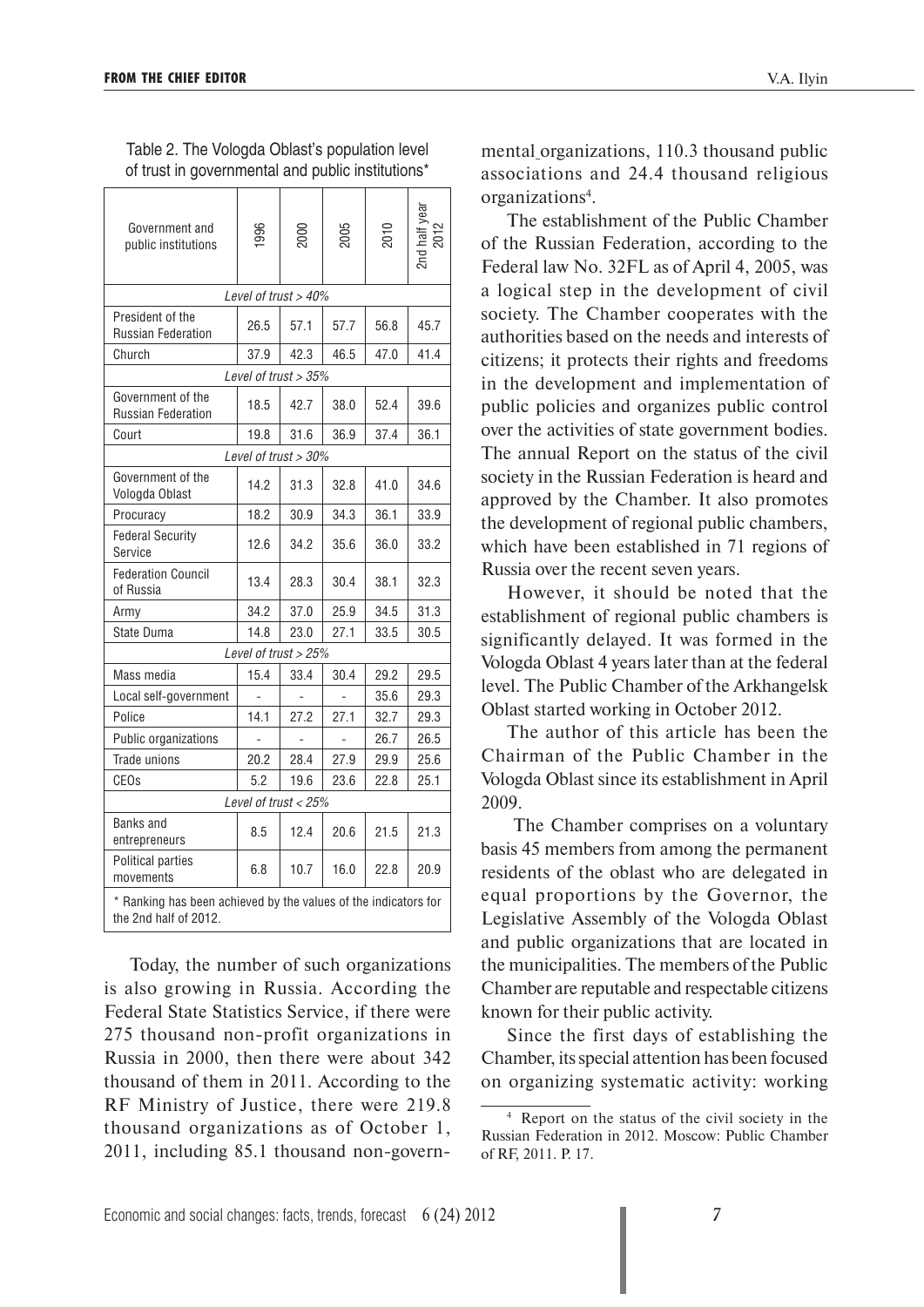bodies, specialized commissions and normative base were created in a very short time. Nowadays, a systematic approach is developed by the Chamber's members of the second convocation.

The continuing body of the Chamber is the Council that is composed of 9 members. 81 Council meetings and 27 visiting sessions in the districts have been held over three and a half years. The plenary sessions and meetings of the Council dealt with the main issues related to the implementation of civic initiatives and the Chamber's functions in monitoring the activities of the executive government and local self-government. The implementation of the Programme for the development of housing and utilities sector and legal requirements for the budget tariff policy in the Russian Federation and the Vologda Oblast, as well as the measures to develop scientific and technical potential of the region and its infrastructure adopted by the regional authorities were discussed at the enlarged meetings last year. These discussions resulted in the guidance for the administrating authorities on the use of organizational and economic tools and financial resources to solve the current problems.

Over the working period of the Public Chamber, 33 opinion letters for the regional draft laws and programmes have been prepared due to the assistance of qualified experts, including those related to the regional budget approval.

Having discussed the initial draft budget for 2013 and the planned period from 2014 to 2015 submitted by the Government to the Legislative Assembly, the Public Chamber has given a negative opinion letter and made its proposals aimed at the better use of opportunities to increase the revenue side of the budget and rationalize budget expenditures *(the full text of the opinion letter is given on pp. 11-13)*.

This opinion letter was quickly examined by the first Deputy Governor who was in charge of economic affairs. On his behalf, the meetings of the Public Chamber representatives with the heads of the economy and finance departments were arranged; the mediation committee, which included the deputies of the Legislative Assembly, head policy makers and members of the Chamber Council, was formed. As a result, a number of significant amendments were introduced into the draft budget, in particular, guaranteeing the raise in teachers' salaries in 2013 up to the average regional wage. The budget was enacted on December 12, 2012.

Regional civil forums are one of the forms of intensifying the activity of the regional public organizations. The First Civil Forum attended by over 500 people was organized by the regional Public Chamber in November 2010. Most of the proposals made at the Forum have been put into practice. The Coordinating Council of non-profit organizations has been established; it is efficiently functioning now. There have been more social councils under the federal and regional state administration bodies and the practice of their activity has been expanded. Nowadays, there are social councils in the half of municipalities.

Working contacts between the representative and executive branches of the regional authorities were intensified after the election of deputies of the Legislative Assembly in December 2011 and subsequent vesting Oleg A. Kuvshinnikov with the Governor's power. Some people took part meaningfully in decision-making at the Chamber's sessions in 2012: they were the Governor (February), his deputies A.I. Sherlygin (April), A.A. Travnikov (July) and the deputy of the RF State Duma V.E. Pozgalyov (June).

The Second Civil Forum of the Vologda Oblast was held by the Public Chamber together with the Government of the oblast in November. Within the frameworks of the preparation for the Forum, there were eight zonal meetings of the Chamber in the period from February to October, which were attended by about 600 local and regional voluntary group activists.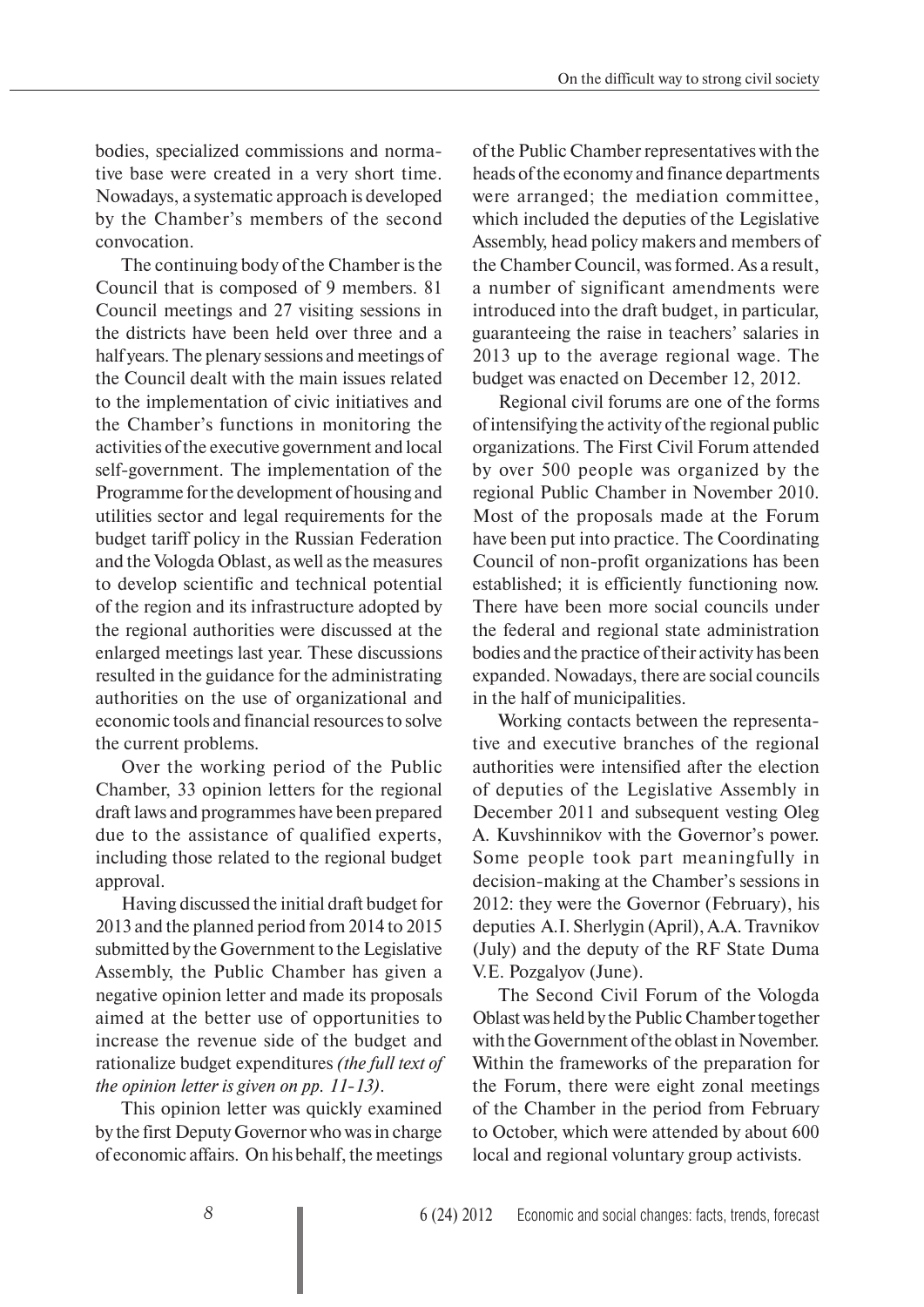The Forum had nine sections, which focused on the role and tasks of the regional public organizations in solving the most urgent problems of the region. The proposals made in the sections were developed at the plenary meeting, which was attended by over 300 people. The Governor of the Vologda Oblast Oleg A. Kuvshinnikov spoke there and noted the importance of not only the quantitative growth of non-governmental organizations, but also improving the quality of their working in order to overcome the barriers hindering the region's economic and social development.

However, it is not easy to do this: the development of civil society institutions is hampered by a number of unsolved juridical problems (imperfection of regulatory field), organizational and economic problems (weak resource security of a non-profit sector) and social problems (lack of the population's civil activity). Low civic culture, a lack of civic engagement technologies, underdeveloped mechanisms for the interaction between the population and authorities and public engagement in discussing and making important decisions are resulted in continuous social apathy and paternalistic sentiments.

According to the results of ISEDT RAS opinion polls, personal influence of most people on one or another sphere of life is bounded by family; about half of respondents extend their influence over their jobs, but the influence has decreased sharply at the city, district and regional levels. Less than 10% of respondents find their influence over the country conceivable *(tab. 3)*.

It is noted that the population is tired of permanent waiting for the real steps of power elite towards solving the problems of industrial and social spheres, decline in inflation, increasing the standard and quality of living, reducing the excess population differentiation according to income and consumption of life amenities. Russian society is more sensitive

to two major problems – low government efficiency and overgrown corruption.

The discussions at the Second Civil Forum resulted in preparing and adopting the recommendations to the President, the Government, the Federal Assembly, the Public Chamber of the Russian Federation and regional authorities to make the conditions for increasing the efficiency of public and nongovernmental organizations.

It has been noted that it is necessary to expedite the consideration of draft federal laws "On public control in the Russian Federation and its objects" and "On the basic principles of organizing the public chambers in the subjects of the Russian Federation". Based on the practice of the Public Chamber in the Vologda Oblast, it is necessary to provide for the following issues in these laws:

 $\checkmark$  increasing the term of regional chambers' office up to three years;

 $\checkmark$  establishing a government institution "The Administration of the Public Chamber" acting as a legal entities in every region;

 $\checkmark$  appropriation of funds to support the activity of regional public chambers (up to 4% of the total maintenance expenditures for the region's Legislative Assembly).

The meeting of the Public Council of the North-West Federal District, held under the chairmanship of the Presidential Envoy to the North-West Federal District N.A. Vinnichenko in November 2012 in Arkhangelsk, dealt with the key issues of increasing the efficiency of regional public chambers of the District and expanding the constructive mechanisms and forms of their working.

It was decided to hold the next meeting of the Public Council of the North-West Federal District in the second half of April 2013 in the Vologda Oblast with the involvement of the chairmen of the regional public chambers and the chief executive officers of the regions that are the parts of the district. It was recommended to arrange an extensive public debate on the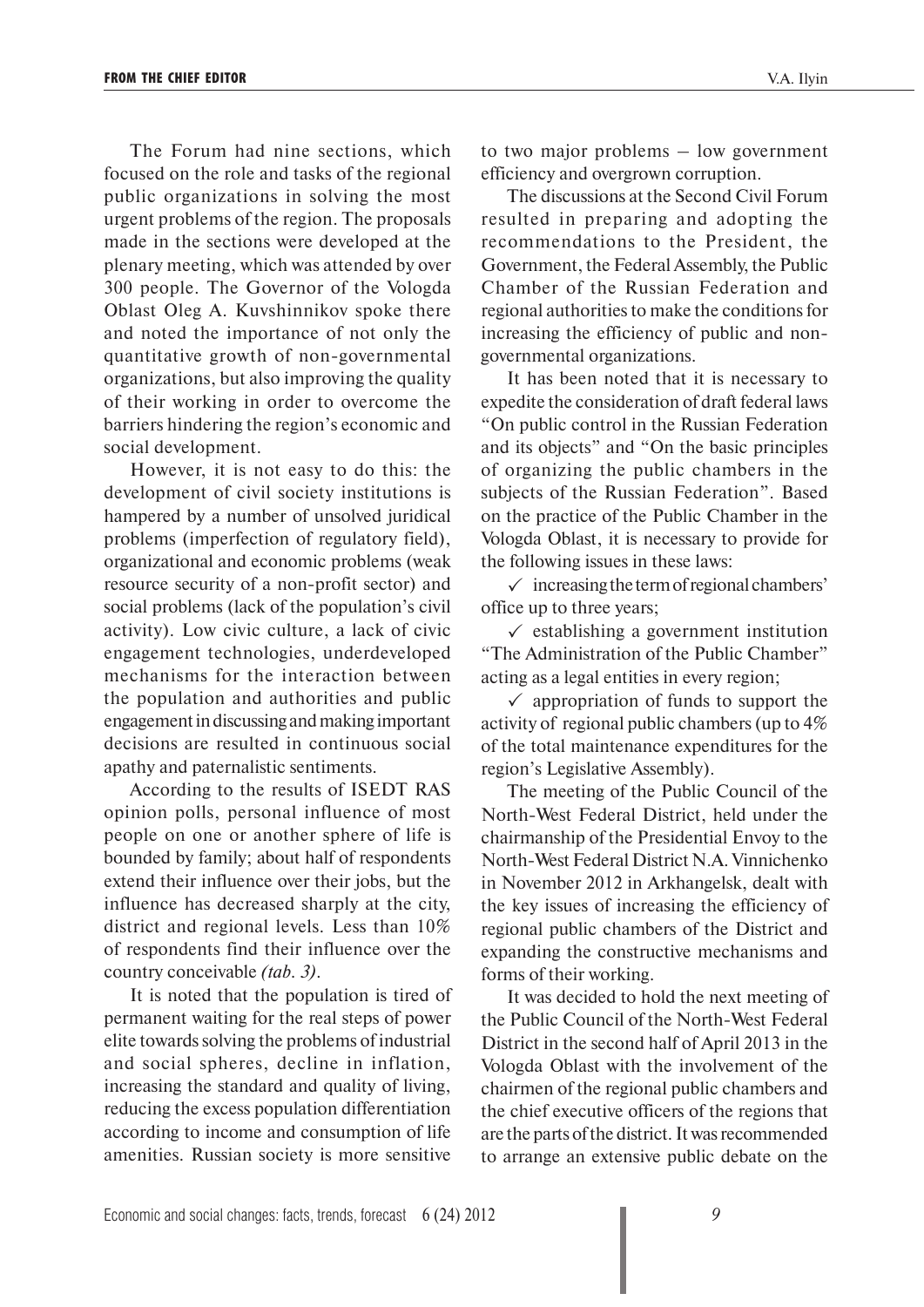Table 3. Distribution of responses to the questions that deal with the personal responsibility for the situation and the opportunity to influence this situation (December 2011, in % of the number of respondents, without the people who were undecided)

|           |                                                                         |         | Spheres of influence |                                                     |               |                |  |  |  |  |  |  |
|-----------|-------------------------------------------------------------------------|---------|----------------------|-----------------------------------------------------|---------------|----------------|--|--|--|--|--|--|
| Responses | In the family                                                           | At work |                      | At home/<br>in the yard<br>In the city/<br>district | In the oblast | In the country |  |  |  |  |  |  |
|           | Question: «Do you find yourself responsible<br>for the situation?»      |         |                      |                                                     |               |                |  |  |  |  |  |  |
| Yes       | 77.9                                                                    | 52.7    | 38.0                 | 15.6                                                | 9.2           | 9.8            |  |  |  |  |  |  |
| No        | 13.3                                                                    | 27.8    | 40.7                 | 57.1                                                | 63.5          | 62.9           |  |  |  |  |  |  |
|           | Question: «Do you think you can personally influence<br>the situation?» |         |                      |                                                     |               |                |  |  |  |  |  |  |
| Yes       | 77.1                                                                    | 50.7    | 35.6                 | 12.1                                                | 7.7           | 6.6            |  |  |  |  |  |  |
| No        | 42.7<br>62.1<br>66.1<br>67.4<br>12.7<br>29.6                            |         |                      |                                                     |               |                |  |  |  |  |  |  |

most important local legislative acts in 2013, including draft budgets of the subjects and the reports on their implementation, as well as involve public associations in creating a system of public monitoring of corruption and conflict of interest in the territorial bodies of federal executive authorities, government authorities of the federal subjects of Russia and local selfgovernment.

The experience increasingly convinces that it is impossible to implement modernization in Russia without practical interaction in the system "society – authority – business". For the present, there are a lot of inconsistencies in this system. The authorities' response to public opinion is always late.

 It took the central authorities a few years to hear the population and experts' opinion on the required deoffshorization of Russia's capitals and introduction of luxury tax. Russian society notes the inadmissibility of excessive population's income differentiation. However, this gap is constantly growing in the recent years. Low-income groups have been

recruited with the army of school teachers, university professors and research institutions employees – in short, the people who provide for the intellectual potential of the country and the employees that meet the requirements of innovation development.

Such persons as M. Yu. Zurabov, T.A. Golikova, A.A. Fursenko, A.Ye. Serdyukov were evaluated negatively as the heads of ministries in public opinion. But there was no timely provided response to the public sentiments. Incidentally, this was one of the reasons for the loss of 12 million votes by the party "United Russia" in December 2011. People are dissatisfied with the fact that many urgent problems are only declared but their solution is not attended with the specific system actions of the authorities understandable to most people.

This journal contains an article "Budget crisis of the regions in  $2013 - 2015$ : a threat to Russia's security" *(see pp. 25-35)* that shows that the long-standing reluctance of the federal government to limit the outflow of Russian capital abroad in offshore areas does not allow them to increase the revenue bases of national and regional budgets. This is the main reason of the fact that a lot of indicators approved in the budget of the Russian Federation for 2013 and the planning period from 2014 to 2015 do not meet the targets set by the RF President Vladimir V. Putin in his decrees No. 594-606.

Government's ignoring of traditional moral and ethical values, as well as the breach of the principles of social justice do not promote the development of civil society. The regions and, therefore, Russia in general, do not use the potential of civil society that is an important tool for increasing the efficiency of state management, ensuring sustainable economic growth with the continuous improvement of living standards of most people in the country.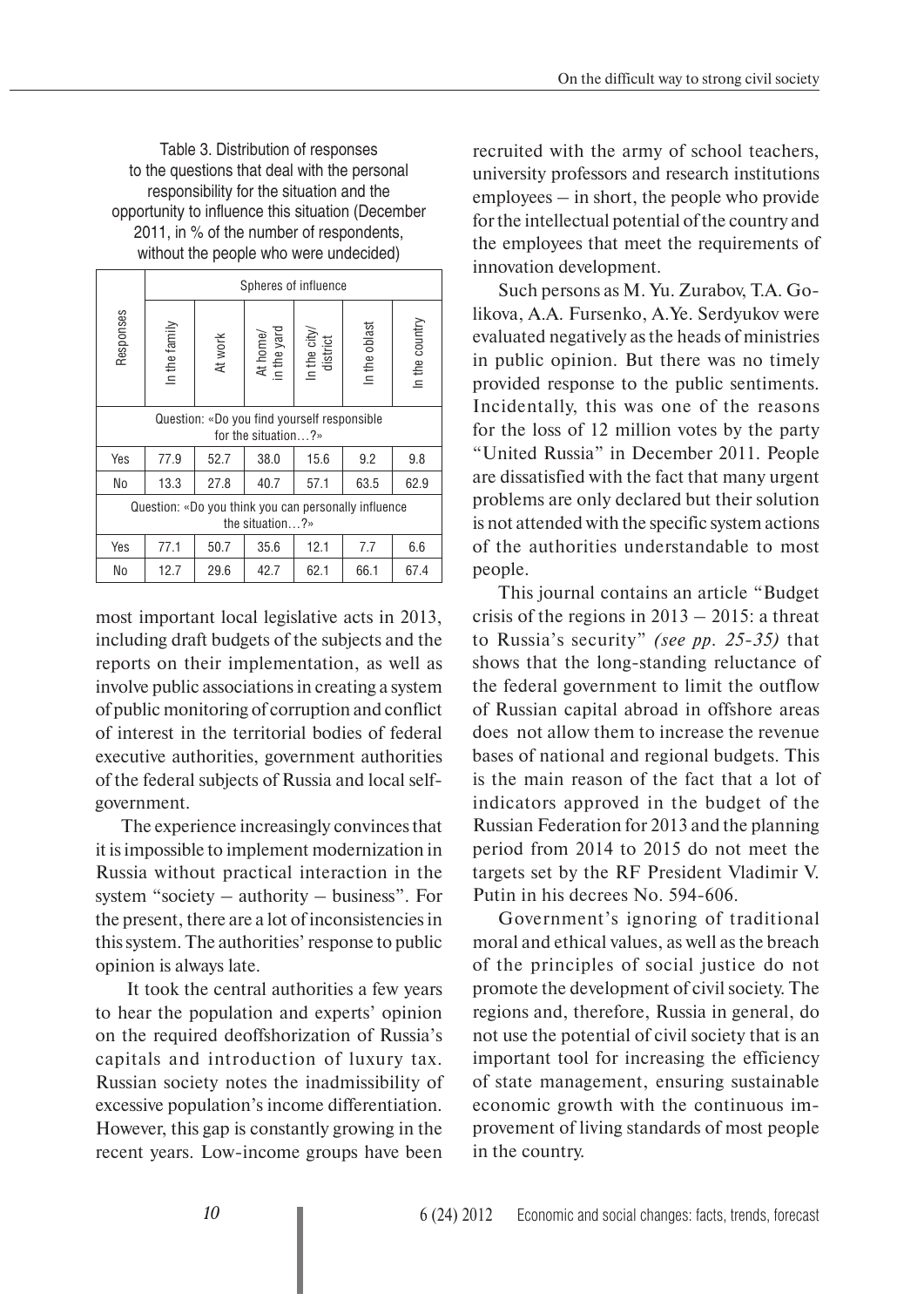## **Opinion letter of the Public Chamber of the Vologda Oblast on the draft budget "On the oblast's budget for 2013 and the planning period from 2014 to 2015" as of November 11, 20121**

The analysis of the draft budget for the period from 2013 to 2015 allows making the following conclusions.

1. Projected budgetary framework indicates that **the pre-crisis showings of own revenue sources in real terms will not succeed** in the period from 2013 to 2015. Russia's lag in the indicators that show providing the population of the Vologda Oblast with budget revenues will increase (from 12 thousand rubles in 2012 up to 16.5 thousand rubles in 2013, up to 19 thousand rubles in 2014 and up to 24 thousand rubles in 2015).

2. It is necessary to pay attention to **the negative dynamics of budget expenditures in all the financing areas of social sphere**: educational expenditures will have been reduced by 12% over three years, culture expenditures – by 30%, social policy expenditures – by 23%, physical education and sports expenditures – by 52%. The deficit of budget recourses will not allow the government to ensure all the social safeguards and solve the current social problems.

3. **Extremely high debt burden** will remain one of the key factors restraining the social and economic development of the oblast. The public debt will account for 28 billion rubles, which corresponds to 87% of own budget revenues. Servicing costs of debts will increase 2-fold, and they will be 2 times higher than most regional budget expenditures in terms of absolute amount in 2013 – 2014 years (2.5 billion rubles).

4. The crisis profit slump of organizations will not be restored in the forecast period (the return of profitable companies will account for 92% in 2015 as compared with the profit in 2012 and 29% as compared with 2008). As a result, **profit tax will cease to be the main income source of the regional budget** in 2013. Profit tax revenues are expected to decrease by 1.6 billion rubles or 15% as compared with the level of 2012. Moreover, even in 2015, profit tax revenues will be lower than not only the level of 2008 but also the level of 2010 – 2012.

5. Income tax revenues will grow moderately (15% per year as compared with  $20 - 26\%$  in the precrisis period), and it will increase by 5 billion rubles over three years. **Average wage will be lower than the national average** (by 4.4 thousand rubles in 2012, by 4.5 thousand rubles in 2013, by 5 thousand rubles in 2014, by 5.9 thousand rubles in 2015).

6. **Reserves to achieve a balanced regional budget due to investment expenses will be exhausted.** Capital investment will be reduced 4.3-fold, and it will account for 2.8 billion rubles in 2012, 1.7 billion rubles in 2013, 1.1 billion rubles in 2014 and only 0.6 billion rubles in 2015.

7. **Limited own budgetary resources threaten the enforcement of the RF President's decrees** that deal with the raise in salaries of public sector employees.

The expenses necessary for the implementation of presidential decrees have been left out of account at this stage of budgeting.

Having regard to the fact that the Vologda Oblast should return 16.2 billion rubles of credits in 2013 – 2015, and the raise in salaries of public sector employees will demand almost 18 billion rubles, we can conclude that the oblast has no funds to implement the task set by the RF President without the support from the federal budget. Meanwhile, the transfers, which are provided for this purpose in the federal budget for the Vologda Oblast in 2013, will not compensate even for 25% of funding needs.

<sup>&</sup>lt;sup>1</sup> The opinion letter was prepared by virtue of the authority of the Vologda Oblast's Public Chamber. It was sent to the first Deputy Governor of the Vologda Oblast A.A. Travnikov and the Chairman of the Legislative Assembly of the Vologda Oblast G.E. Shevtsov.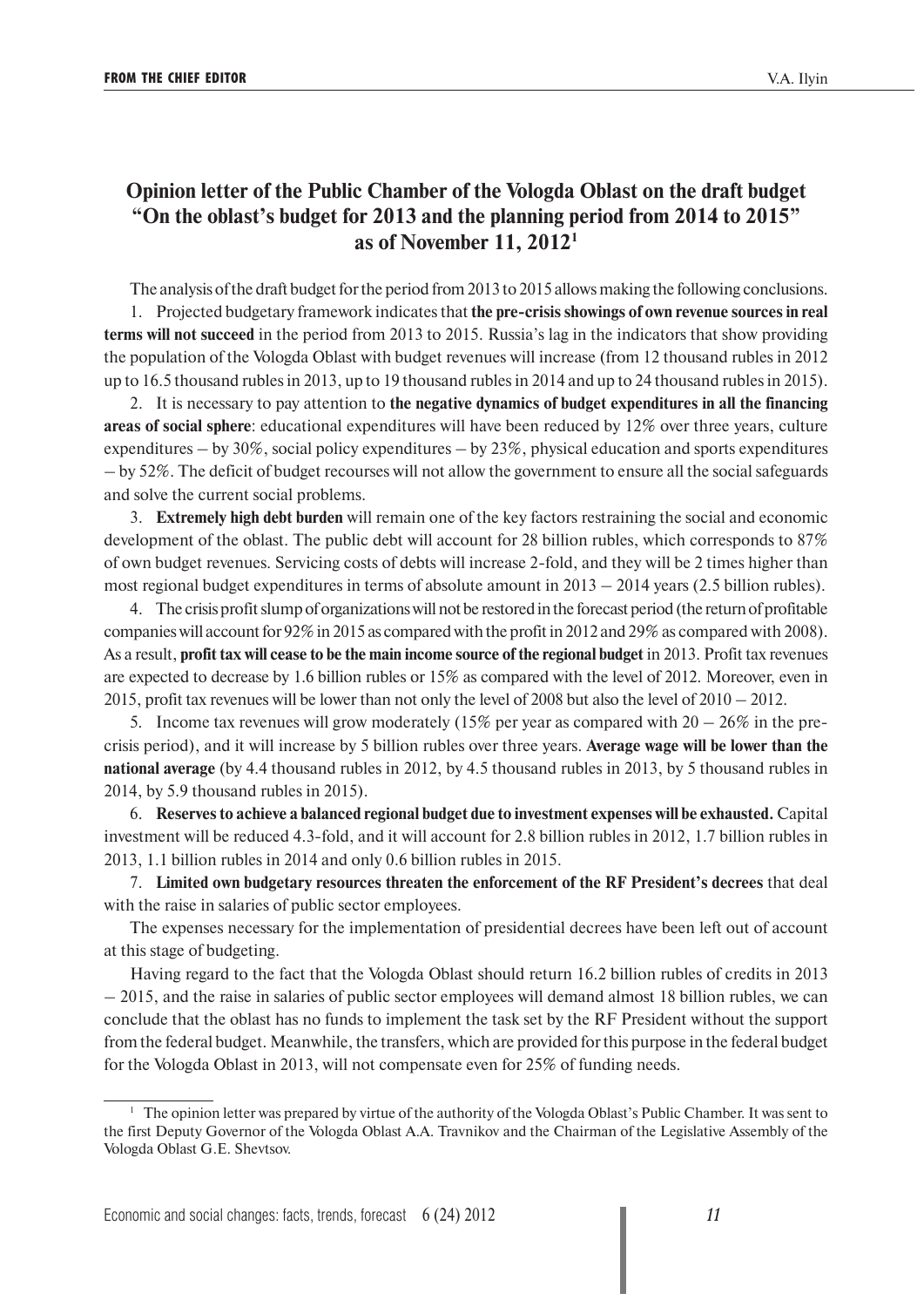8. **The centralized system of intergovernmental fiscal relations will be one of the main risks in functioning of the budgets of the Russia's federal subjects.** State authorities are increasingly shifted to the regional and local government without adequate financial reinforcement. The federal budget provides a consecutive in intergovernmental transfers to the federal subjects of Russia: from 1.4 trillion rubles in 2012 down to 1.3 trillion rubles in 2013 and 1.2 trillion rubles in 2015.

 Only the subsidies and subventions for the Vologda Oblast's budget will have been reduced by 1.1 billion rubles for the period from 2013 to 2015, which will be equivalent to the regional budget losses due to the changes in the federal law on excise tax.

However, the current tax policy, especially with regard to big business, does not increase the budget revenues, but it purposefully makes the conditions for expatriation of companies' profits and personal incomes abroad. As a result, the major budget revenue generating enterprises reduce their participation in forming of budget revenues. Thus, over the period from 2000 to 2011, the tax revenues to the federal budget from the Cherepovets Metallurgical Plant have decreased from 14% to 3.4%, NLMK – from 20% to 6%, MMK – from 12% to 6.5% *(tab. 1)*.

Due to reducing the tax burden, the share of tax revenues from the steel production in the total amount of regional budgets' own revenues have declined from 76% to 20% in the Vologda Oblast, from 81% to 32% in the Lipetsk Oblast, from 40% to 15% in the Chelyabinsk Oblast *(tab . 2)*.

Meanwhile, many experts point out that there are reserves to fill the federal and territorial budgets. They include the introduction of a progressive scale of personal income tax; the cancellation of VAT refund for the large exporters; the introduction of a diversified property tax; the increase in a dividend tax rate from 9% up to 13-15%; the taxation of exported Russian capital, dividends and other excess profits. According to experts, the involvement of these reserves could potentially increase Russia's federal budget revenues by 4.6 trillion rubles, which would solve a lot of problems of the regional budgets.

| Indicators                                          | 2000        | 2001 | 2002 | 2003 | 2004       | 2005  | 2006  | 2007  | 2008  | 2009 | 2010  | 2011  |  |  |
|-----------------------------------------------------|-------------|------|------|------|------------|-------|-------|-------|-------|------|-------|-------|--|--|
|                                                     | <b>ChMK</b> |      |      |      |            |       |       |       |       |      |       |       |  |  |
| Taxes, total                                        | 8219        | 5582 | 4860 | 9081 | 17498      | 16747 | 14450 | 23633 | 26999 | 3990 | 9186  | 8733  |  |  |
| In % to the profit                                  | 13.9        | 10.7 | 8.0  | 11.1 | 13.4       | 11.7  | 9.0   | 12.2  | 11.1  | 2.8  | 4.4   | 3.4   |  |  |
| <b>NLMK</b>                                         |             |      |      |      |            |       |       |       |       |      |       |       |  |  |
| Taxes, total                                        | 7694        | 4237 | 5827 | 9117 | 16451      | 13987 | 19295 | 15557 | 20703 | 6809 | 11529 | 12820 |  |  |
| In % to the profit                                  | 19.9        | 11.4 | 10.9 | 12.2 | 13.0       | 11.7  | 13.8  | 10.0  | 10.2  | 5.3  | 6.4   | 5.8   |  |  |
|                                                     |             |      |      |      | <b>MMK</b> |       |       |       |       |      |       |       |  |  |
| Taxes, total                                        | 7272        | 3897 | 4487 | 9565 | 12071      | 14367 | 16043 | 15315 | 17400 | 5082 | 10243 | 15988 |  |  |
| In % to the profit                                  | 12.1        | 7.4  | 7.4  | 10.8 | 9.0        | 9.8   | 9.9   | 8.0   | 7.7   | 3.7  | 5.1   | 6.5   |  |  |
| Source: Annual reports of JSC Severstal, NLMK, MMK, |             |      |      |      |            |       |       |       |       |      |       |       |  |  |

Table 1. Tax payments of metallurgical plants to the federal budget of Russia in 2000 – 2011, mln. rub.

Table 2. The share of steel production tax revenues per capita in the total amount of budgets' own revenues in the federal subjects of Russia for 2000 – 2011, %

| Subject                   | 2000 | 2001 | 2002 | 2003 | 2004 | 2005 | 2006 | 2007 | 2008 | 2009 | 2010 | 2011 |
|---------------------------|------|------|------|------|------|------|------|------|------|------|------|------|
| Vologda Oblast            | 75.7 | 37.3 | 38.6 | 36.0 | 48.0 | 43.3 | 38.2 | 37.8 | 34.3 | 14.8 | 22.  | 19.9 |
| Lipetsk Oblast            | 80.7 | 43.1 | 47.3 | 51.4 | 61.5 | 54.3 | 54.8 | 50.2 | 48.5 | 19.5 | 30.  | 31.5 |
| <b>Chelvabinsk Oblast</b> | 40.0 | 23.7 | 21.7 | 31.4 | 29.2 | 28.4 | 22.5 | 16.8 | 14.1 | 6.9  | 11.2 | 15.4 |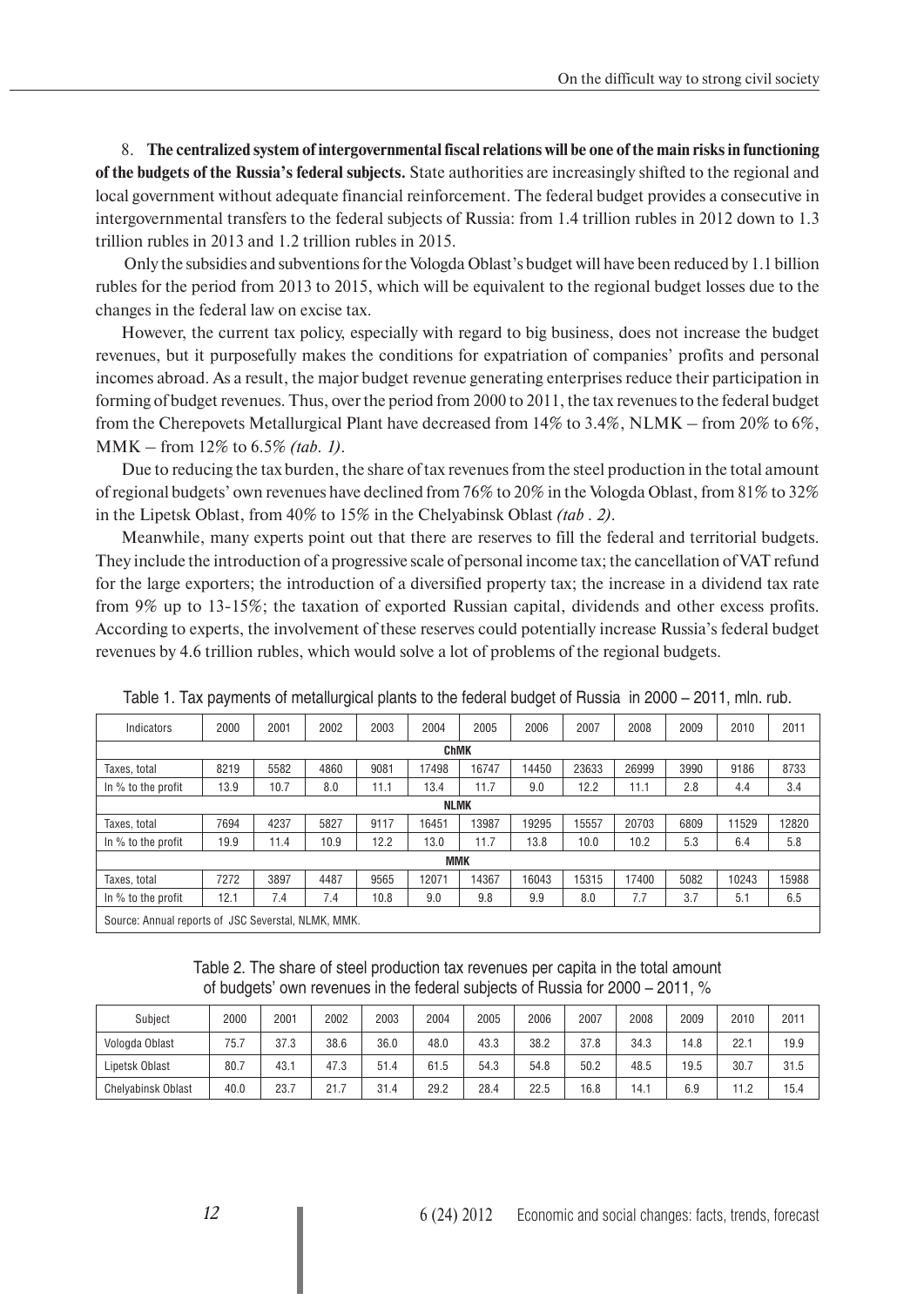9. The oblast's draft budget does not take into account the current reserves to increase revenues.

The Public Chamber considers the following measures are reasonable:

– when forming the revenue side of the regional budget, it is necessary to consider the current debts for taxes, fees, fines and tax penalties as a potential source of revenues, which, according to tax accounts, amounted to 2.4 billion rubles as of November 1, 2012, that corresponded to the amount of funds necessary to increase the wages of public sector employees in 2013;

– a range of administrative measures should be implemented in order to regulate non-tax revenues and strengthen their function; in particular, it is necessary: to make an inventory of all the standard acts that deal with the state property management; to develop objective methods for calculating rental rates; to exclude the disposal of regional property for the free use by the federal entities;

– under the conditions of the regional budget deficit, it is necessary to discuss the opportunity to suspend the Law of the Vologda Oblast "On the long service pensions for the persons who hold public posts and civil service posts in the Vologda Oblast" as of July 5, 1996 No. 87- OZ;

– taking into account that the implementation of the Vologda Oblast's budget becomes more dependent on the financial support from the federal budget, it is necessary to continue the discussion of the issues with the Government of the Russian Federation:

• the repeal of federal property tax relief for the organizations, which allow the government to increase the tax revenues of the regional budget by 3.5 billion rubles and significantly reduce budget deficit and debt burden;

• considering the opportunity to extend the credit payment period for the regional budget up to January 1, 2014 and the replacement of commercial loans planned to be received in 2013 by federal budget loans;

• increasing free financial support for the enforcement of the RF President's decrees as of May 7, 2012.

**Based on the above, the Public Chamber of the Vologda Oblast finds it impossible to support the oblast's draft law "On the regional budget for 2013 and the planning period from 2014 to 2015" because it does not meet the objectives of social and economic development of the country and regions that were stated by the President of the Russian Federation Vladimir V. Putin in his pre-election policy articles and decrees as of May 7, 2012 aimed at improving the living standards of the population in the regions due to the development of economy, increasing government efficiency, reducing excessive social inequality and ensuring social justice.**

The Chairman of the Public Chamber of the Vologda Oblast V.A. Ilyin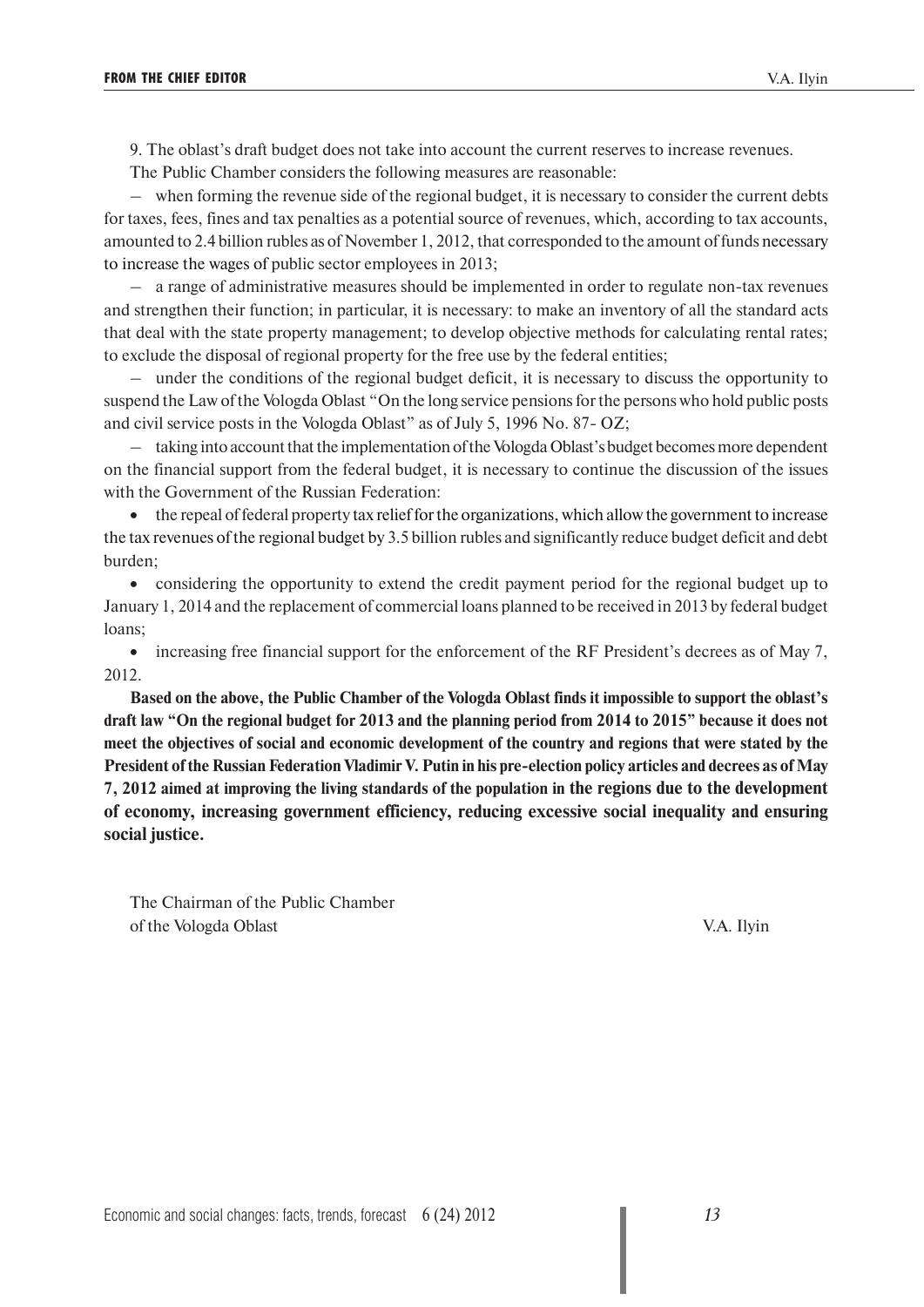Trust of the Vologda Oblast's population in government and non-governmental organizations, 1996 – 2012 Trust of the Vologda Oblast's population in government and non-governmental organizations, 1996 - 2012

(in % to the number of respondents) (in % to the number of respondents)



to avoid a negative value. The balance of positive and negative responses has been marked by a red dotted line (index is equal to 100 points) Index above 100 points

to avoid a negative value. The balance of positive and negative responses has been marked by a red dotted line (index is equal to 100 points) Index above 100 points

indicates the predominance of positive responses over negative ones, index below 100 points – the opposite situation.

indicates the predominance of positive responses over negative ones, index below 100 points - the opposite situation.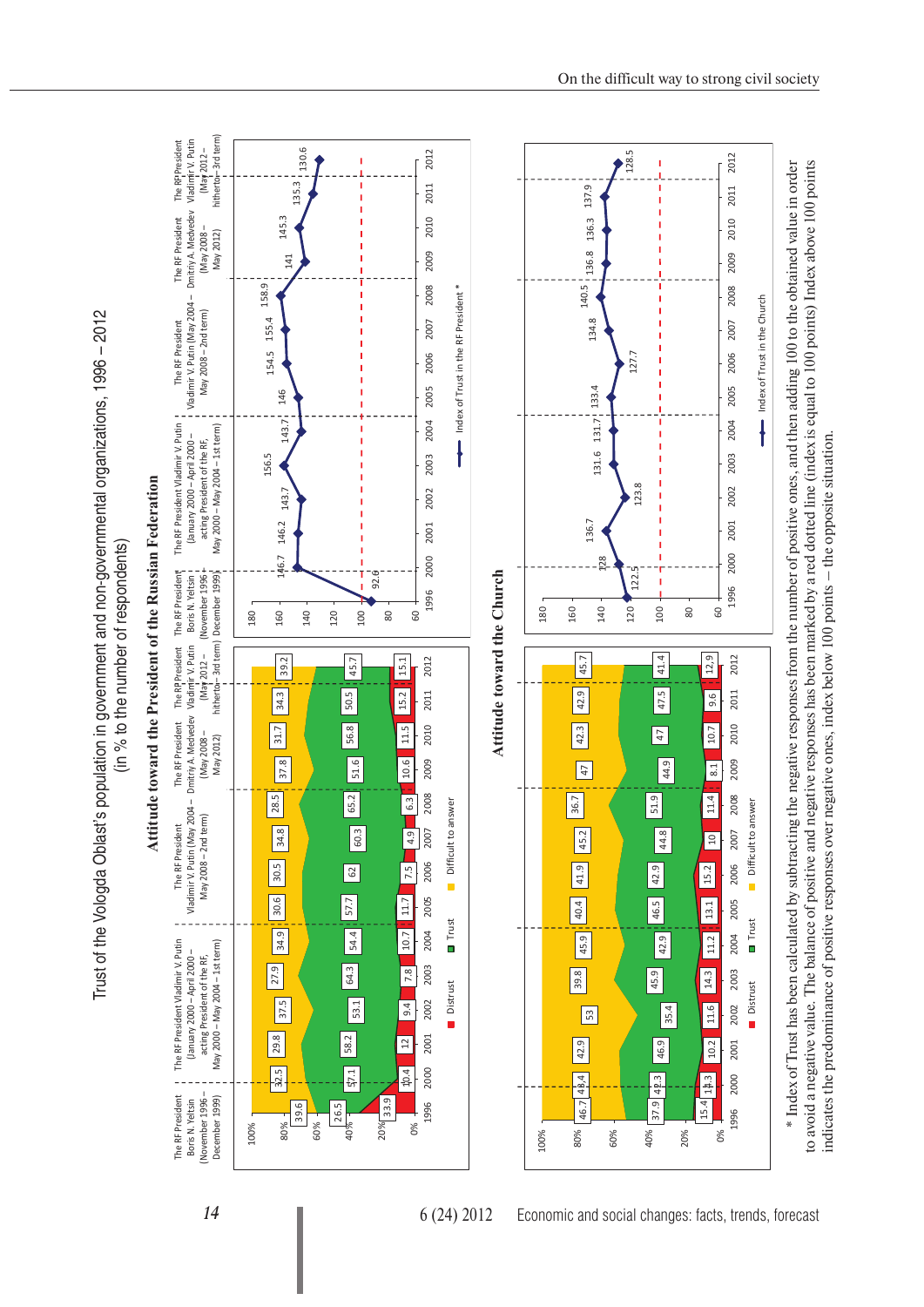

Economic and social changes: facts, trends, forecast 6 (24) 2012 *15*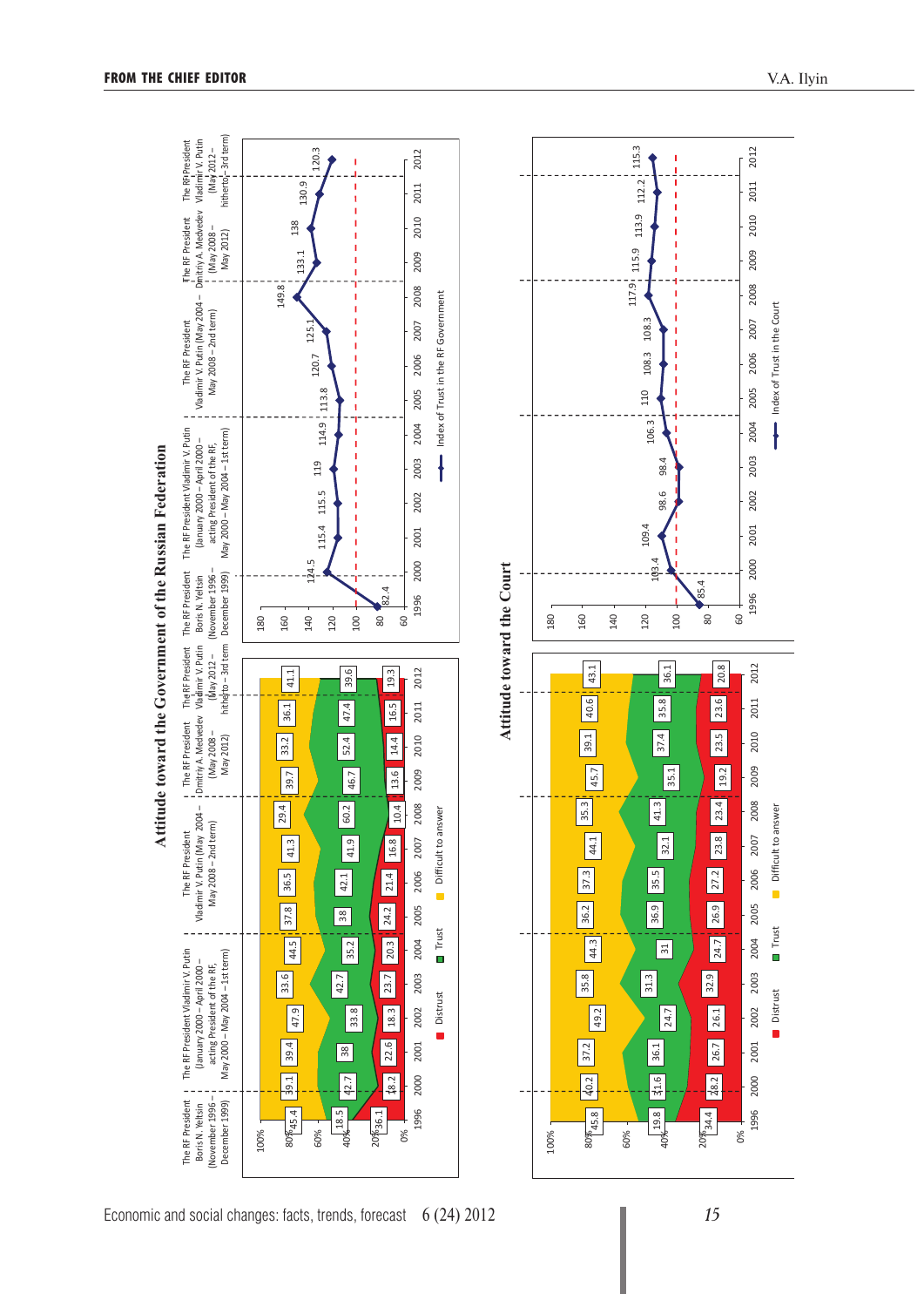



16 **Ⅰ** 6 (24) 2012 Economic and social changes: facts, trends, forecast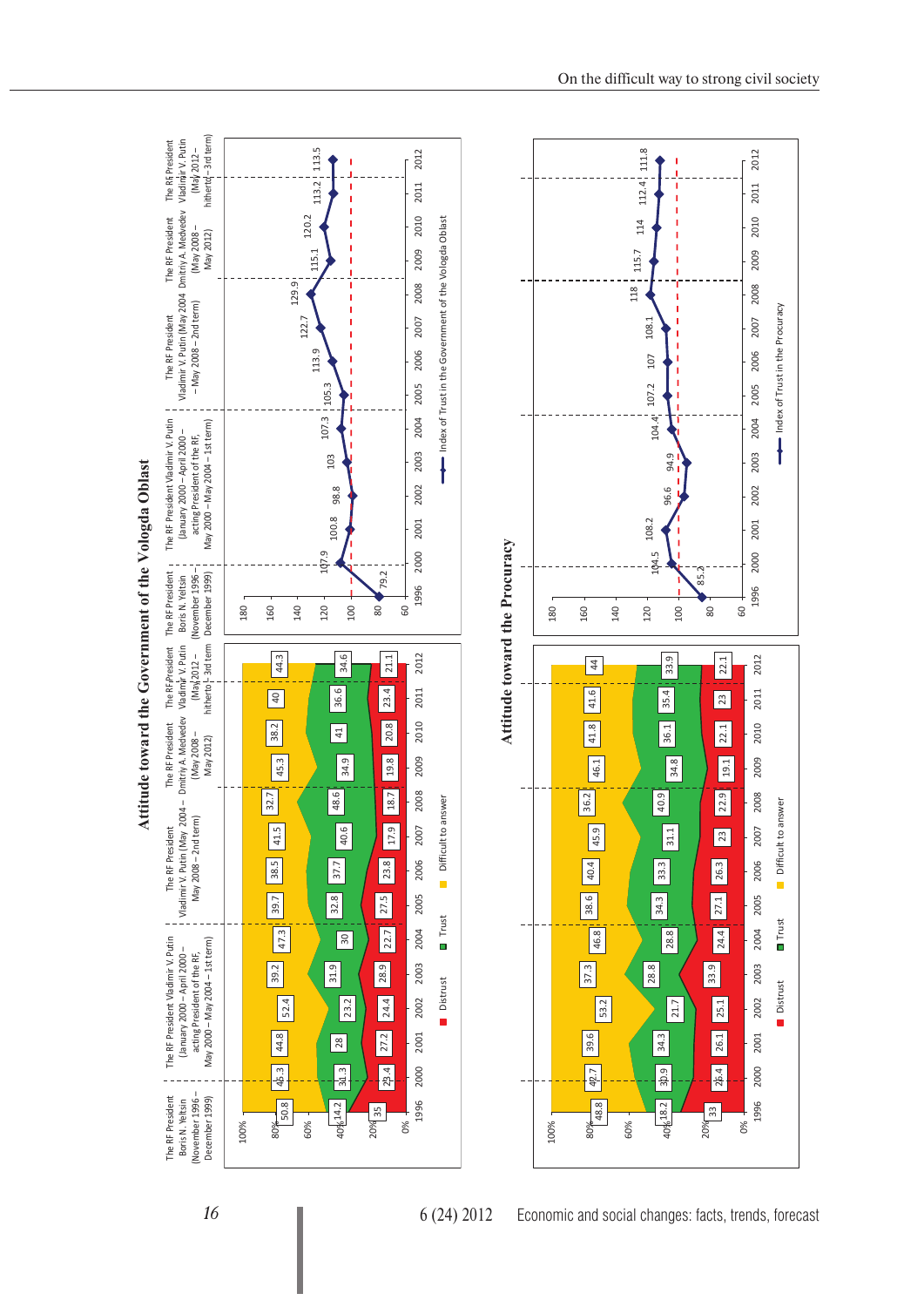

Economic and social changes: facts, trends, forecast 6 (24) 2012 *17*

0%

20% 20.7

13.4 28.3 26.8

 $\frac{1}{28.3}$ 

26.8

40%13.4

21.7

 $34.9$   $77.1$   $30.4$   $34.3$   $34.9$   $47.6$   $35.9$   $38.1$   $35.5$   $32.3$ 

34.9

 $\boxed{34.3}$ 

30.4

 $\overline{\overline{\phantom{0}27.1}}$ 

 $\boxed{34.9}$ 

47.6

82.7

2005

2004

2002

2001

2000

1996

2011

2006

2012

2011

2010

2009

2008

2007

Index of Trust in the Federation Council of Russia

Index of Trust in the Federation Council of Russia

 $\ddagger$ 2003

80 60

> 19.9 2012

19.2

 $\boxed{17.2}$ 2010

15.4 2009

13.4 2008

17.3

100

32.3

35.5

 $38.1$ 

 $\sqrt{35.9}$ 

30.7 22.3 22.9 19.9 20.3 21.1 24.2 21 17.3 13.4 15.4 17.2 19.2 19.9

24.2

21.1

20.3 2003

**19.9** 

22.9

 $\boxed{\phantom{1}}$ 2000

 $\boxed{7}$ 

2005

2004

2002

2001

1996

2006

2007

Distrust **Trust** Difficult to answer

**D** Trust

Distrust

n.

Ì.

Difficult to answer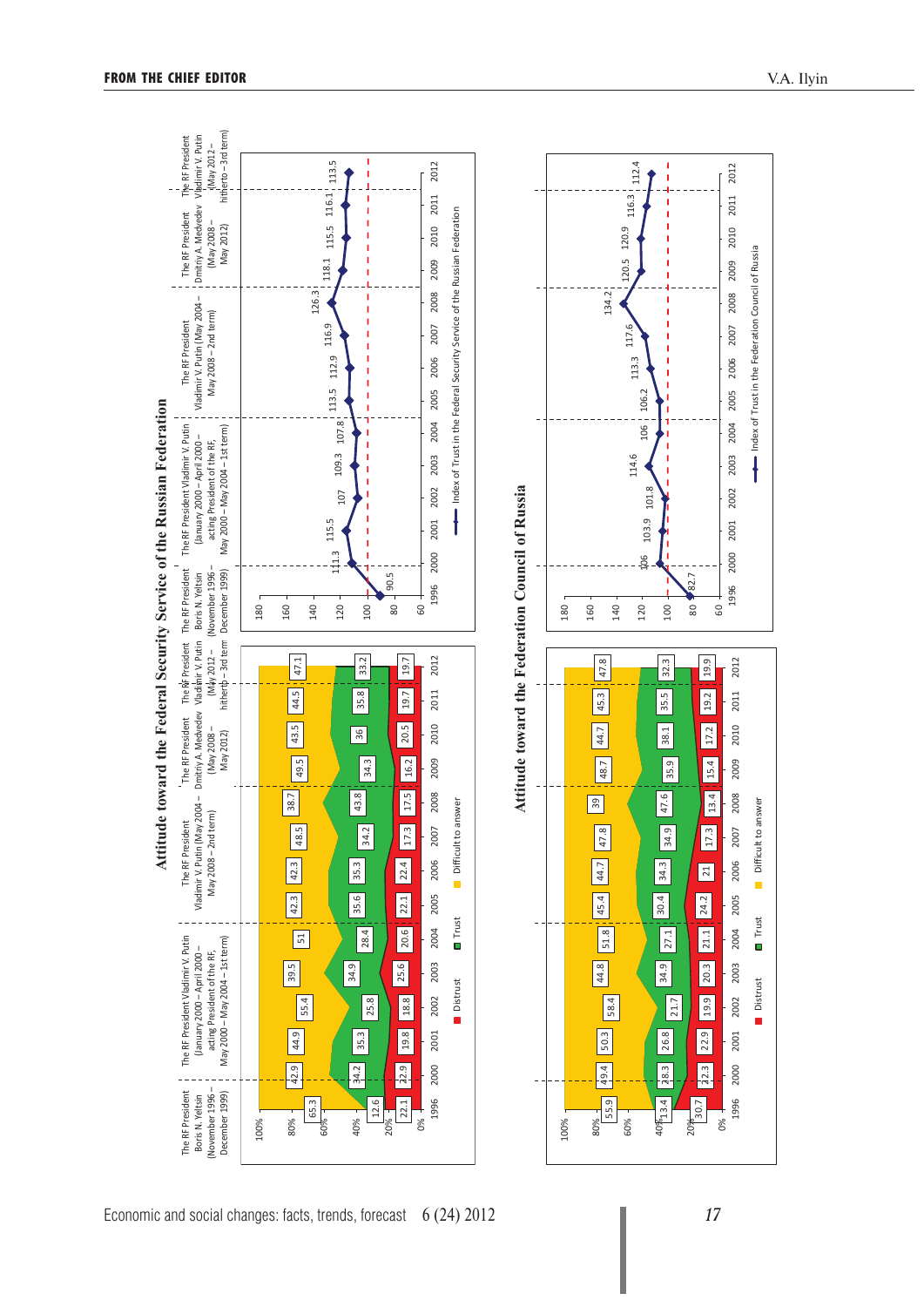

**Attitude toward the Army**  Attitude toward the Army

*18* 6 (24) 2012 Economic and social changes: facts, trends, forecast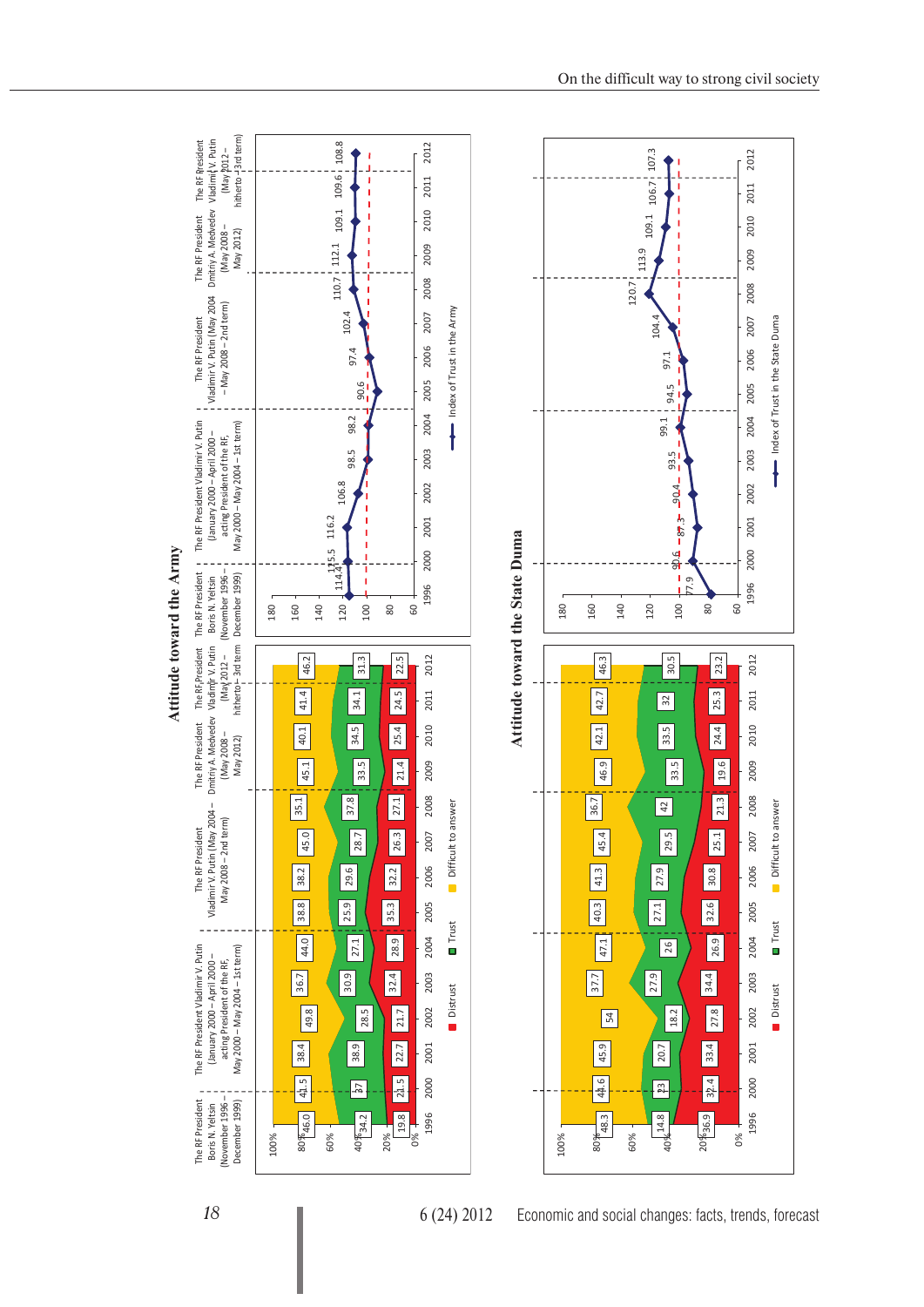

Economic and social changes: facts, trends, forecast 6 (24) 2012 *19*

Index of Trust in the Police

Index of Trust in the Police

 $\ddagger$ 

Distrust Trust Difficult to answer

**D** Trust

Distrust

 $\blacksquare$ 

Difficult to answer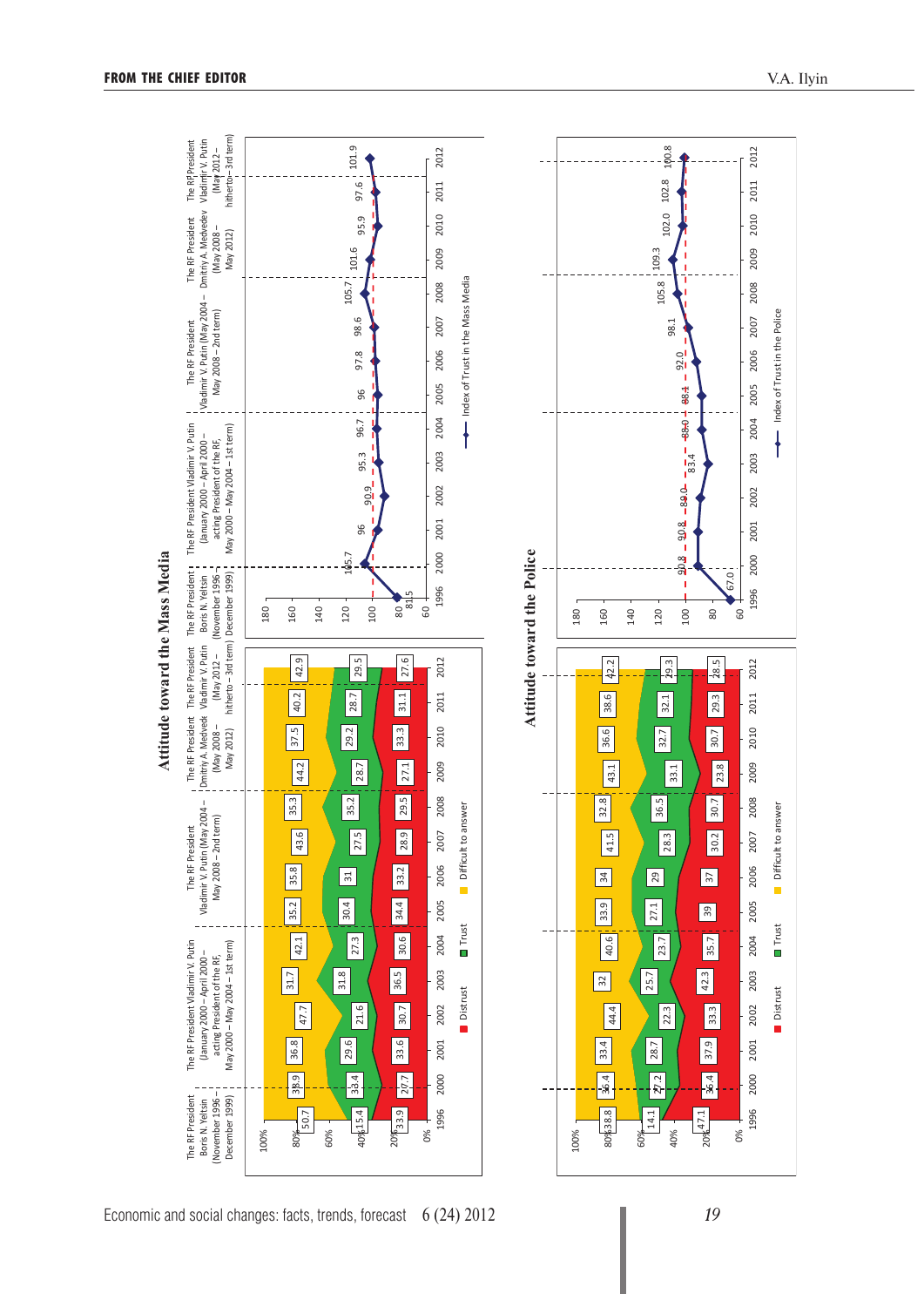





20 **■** 6 (24) 2012 Economic and social changes: facts, trends, forecast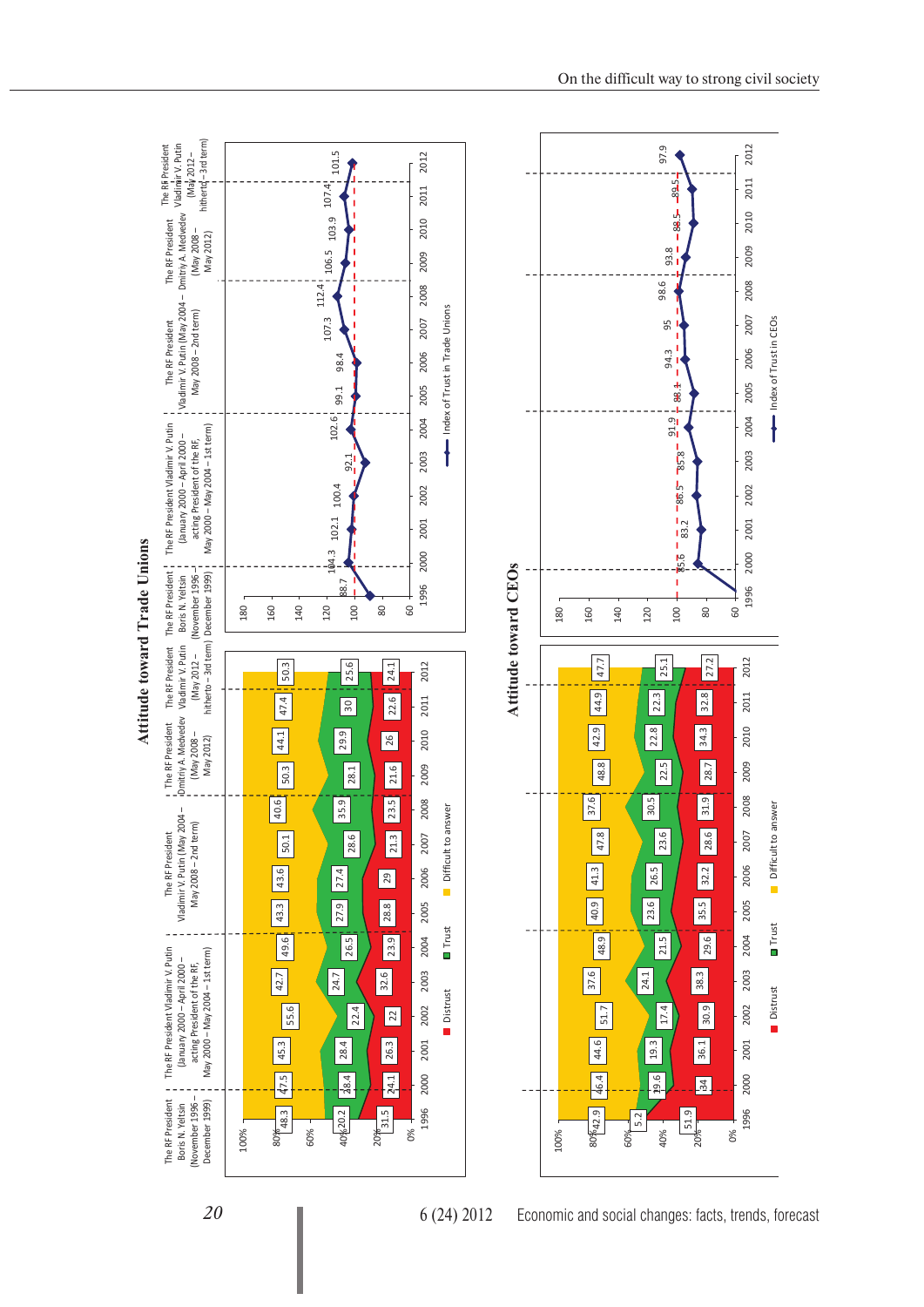

 $-91.4$ 

2012

2011

The RF President Vladimir V. Putin (May 2012 – hitherto – 3rd term)

The RF President

yladimir V. Putin<br>! (May 2012 hitherto - 3rd term)

0%

41.9 40.8 41.5 34.3 43.7 34.1 41.6 38.7 31.9 33 78 32.3 78 31.8

34.1

43.7

34.3

41.5

40.8

41.6

38.7

2005

2004

2003

2002

2001

2000

1996

2006

Distrust Trust Difficult to answer

**O** Trust

Distrust

Ō.

Difficult to answer

6.8 10.7 11.6

10.7

 $\sqrt{8}$ 

11.6

40%

20%41.9

51.3 48.5 46.9 55.1

48.5

46.9

**55.1** 

 $30\% - 51.3$ 

60%

37.8

48.5  $\begin{array}{|c|c|c|c|c|c|c|c|}\n\hline\n48.5 & 43.5 & 50.5 & 40.2 & 44.9 & 49.2 & 47.3\n\end{array}$ 

50.5

43.5

42.4

48.5

 $40.2$ 

 $\boxed{51.7}$ 

160 140 120 100

47.3

49.2

44.9

10.6

17.4

16 17.8

17.6

 $\sqrt{2}$ 

22.8

 $\frac{1}{22.8}$   $\frac{20.9}{1}$ 

64.9.9<br>64.9. 69.9 70.1

80 .<br>ອ

31.8

 $\sqrt{28}$ 

32.3

28.3

 $\boxed{3}$ 

31.9

76.3 74.8

76.3

 $70.1$ 

 $\sigma$ 

74.8

83.3

Ï

Ï

Ĺ

85.7

f.

 $\mathbf{I}$ 

Ï Ï

Ï

 $93.8^{+1}_{-2.92}$  91.8  $^{94.8}_{-2.89}$  94.8

 $-90.5 -$ 

 $91.7$ 

93.8

94.8

 $-89.1$ 

74.4 79.1

2005

2004

2003

2002

2001

2000

1996

2012

2011

2010

2009

2008

2007

 $\ddagger$ 

2006

Index of Trust in Political Parties and Political Movements

2012

2011

2010

2009

2008

2007

26.8

18.5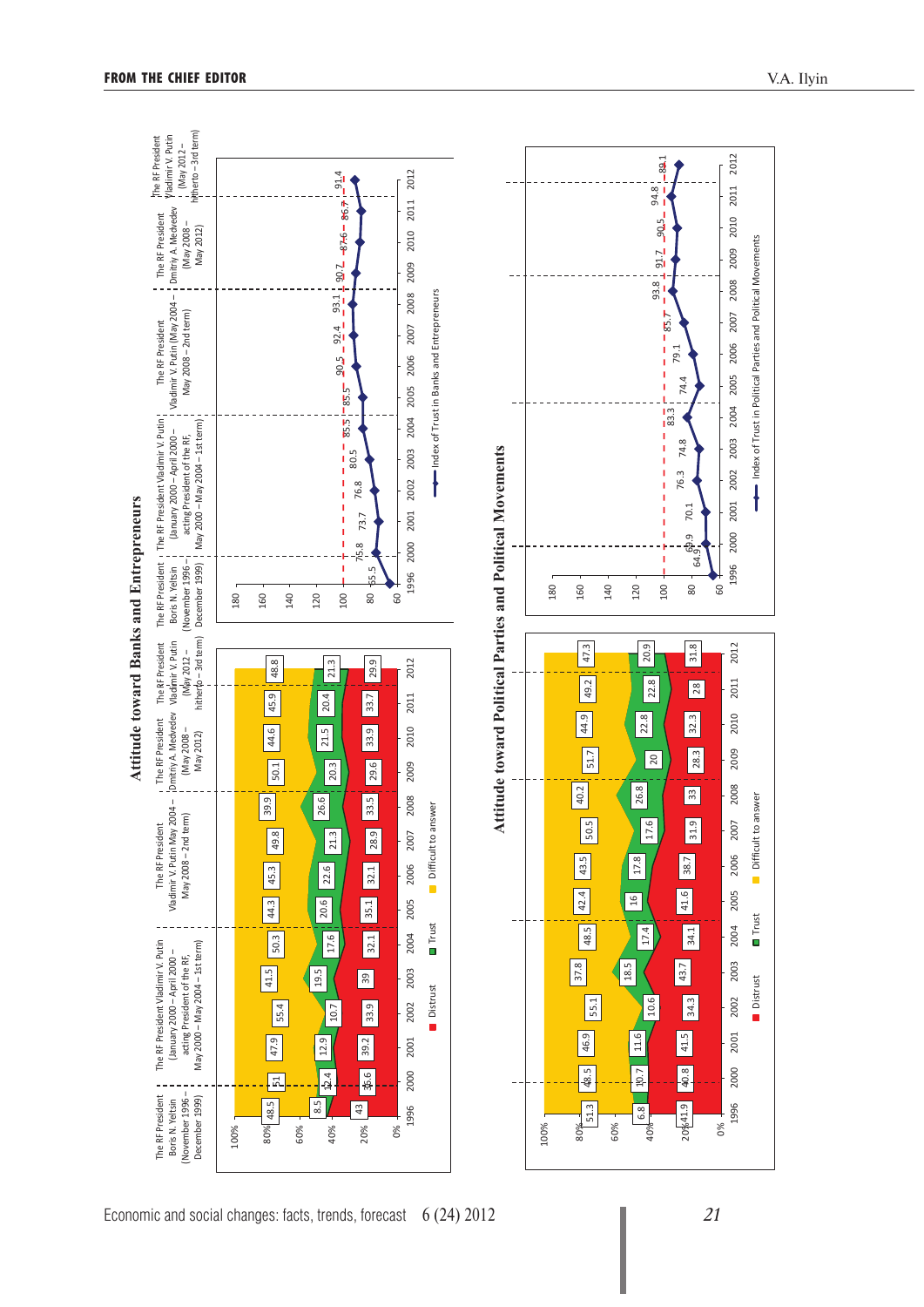state of the Russian society\*. As in the previous issues, we publish the results of the recent public opinion monitoring of the

j

The following tables show the dynamics of some parameters of social well-being and sociopolitical sentiments in the Vologda Oblast for the period from December 2011 to December 2012. The data for 8 months of 2008 are used to characterize pre-crisis social sentiments.

| Vertical power                              |                 |              | in % to the total number of respondents | Approval,    |              |              |              |              | Dynamics<br>indices.<br>Dec. 2012 to<br>8 months 2008 |  | <b>Dynamics</b><br>indices.<br>Dec. 2012<br>to Dec. 2011 |      |
|---------------------------------------------|-----------------|--------------|-----------------------------------------|--------------|--------------|--------------|--------------|--------------|-------------------------------------------------------|--|----------------------------------------------------------|------|
| structure                                   | 8 mnth.<br>2008 | Dec.<br>2011 | Feb.<br>2012                            | Apr.<br>2012 | June<br>2012 | Aug.<br>2012 | Oct.<br>2012 | Dec.<br>2012 |                                                       |  |                                                          |      |
| The President of the RF                     | 75.0            | 51.7         | 47.3                                    | 50.3         | 54.5         | 53.7         | 50.9         | 53.3         | 0.71                                                  |  |                                                          | 1.03 |
| The Chairman of the<br>Government of the RF | 76.4            | 52.9         | 52.6                                    | 51.7         | 49.5         | 48.5         | 47.1         | 48.3         | 0.63                                                  |  | 0.91                                                     |      |
| The Governor of the<br>Vologda Oblast       | 57.8            | 41.9         | 37.7                                    | 37.7         | 44.7         | 45.3         | 43.6         | 42.5         | 0.74                                                  |  |                                                          | 1.01 |

| Table 1. Estimation of power activity        |  |
|----------------------------------------------|--|
| (How do you assess the current activity of?) |  |

| Vertical power<br>structure                 |                 |              |              | Disapproval,<br>in % to the total number of respondents |              |              |              |              | <b>Dynamics</b><br>indices.<br>Dec. 2012 to<br>8 months 2008 |      | <b>Dynamics</b><br>indices.<br>Dec. 2012<br>to Dec. 2011 |      |
|---------------------------------------------|-----------------|--------------|--------------|---------------------------------------------------------|--------------|--------------|--------------|--------------|--------------------------------------------------------------|------|----------------------------------------------------------|------|
|                                             | 8 mnth.<br>2008 | Dec.<br>2011 | Feb.<br>2012 | Apr.<br>2012                                            | June<br>2012 | Aug.<br>2012 | Oct.<br>2012 | Dec.<br>2012 |                                                              |      |                                                          |      |
| The President of the RF                     | 9.3             | 35.7         | 35.7         | 33.3                                                    | 28.9         | 31.1         | 32.1         | 34.6         |                                                              | 3.72 | 0.97                                                     |      |
| The Chairman of the<br>Government of the RF | 10.4            | 32.7         | 32.0         | 33.1                                                    | 31.5         | 34.5         | 32.8         | 35.9         |                                                              | 3.45 |                                                          | 1.10 |
| The Governor of the<br>Vologda Oblast       | 19.9            | 36.1         | 33.8         | 32.6                                                    | 31.8         | 32.7         | 33.7         | 35.4         |                                                              | 1.78 | 0.98                                                     |      |

|                          |                 | In % to the total number of respondents |              |              |              |              |              |              |          |                               | <b>Dynamics</b><br>indices, |      |
|--------------------------|-----------------|-----------------------------------------|--------------|--------------|--------------|--------------|--------------|--------------|----------|-------------------------------|-----------------------------|------|
| Party                    | 8 mnth.<br>2008 | Dec.<br>2011                            | Feb.<br>2012 | Apr.<br>2012 | June<br>2012 | Aug.<br>2012 | Oct.<br>2012 | Dec.<br>2012 | indices. | Dec. 2012 to<br>8 months 2008 | Dec. 2012<br>to Dec. 2011   |      |
| <b>United Russia</b>     | 40.5            | 26.1                                    | 26.0         | 28.3         | 31.9         | 31.4         | 26.6         | 30.4         | 0.75     |                               |                             | 1.16 |
| <b>KPRF</b>              | 6.8             | 13.4                                    | 10.1         | 11.4         | 10.0         | 9.5          | 10.4         | 12.2         |          | 1.79                          | 0.91                        |      |
| <b>LDPR</b>              | 7.7             | 9.2                                     | 9.1          | 9.5          | 7.7          | 6.7          | 6.8          | 7.2          | 0.94     |                               | 0.78                        |      |
| A Just Russia            | 5.0             | 13.9                                    | 10.2         | 8.2          | 4.6          | 5.6          | 5.5          | 5.5          |          | 1.10                          | 0.40                        |      |
| Other                    | 1.4             | 4.6                                     | 3.1          | 3.2          | 2.8          | 2.3          | 2.4          | 3.5          |          | 2.50                          | 0.76                        |      |
| No party                 | 20.1            | 23.9                                    | 25.7         | 28.6         | 31.5         | 33.2         | 36.1         | 32.5         |          | 1.62                          |                             | 1.36 |
| It's difficult to answer | 13.7            | 9.0                                     | 15.8         | 10.8         | 11.6         | 11.1         | 12.3         | 8.7          | 0.64     |                               | 0.97                        |      |

#### Table 2. What party expresses your interests?

The coefficient of change shows the ratio of data for December 2012 to December 2011 and 8 months of 2008.

The results of the ISEDT RAS polls are available at www.vscc.ac.ru

<sup>\*</sup> The polls are held six times a year in Vologda, Cherepovets, and in eight districts of the oblast (Babayevsky District, Velikoustyugsky District, Vozhegodsky District, Gryazovetsky District, Kirillovsky District, Nikolsky District, Tarnogsky District, Sheksninsky District). The method of the survey is a questionnaire poll by place of residence of respondents. The volume of a sample population is 1500 people aged from 18 and older. The sample is purposeful and quoted. Representativeness of the sample is ensured by the observance of the proportions between the urban and rural populations, the proportions between the inhabitants of settlements of various types (rural communities, small and medium-sized city), age and sex structure of the adult population of the region. Sampling error does not exceed 3%.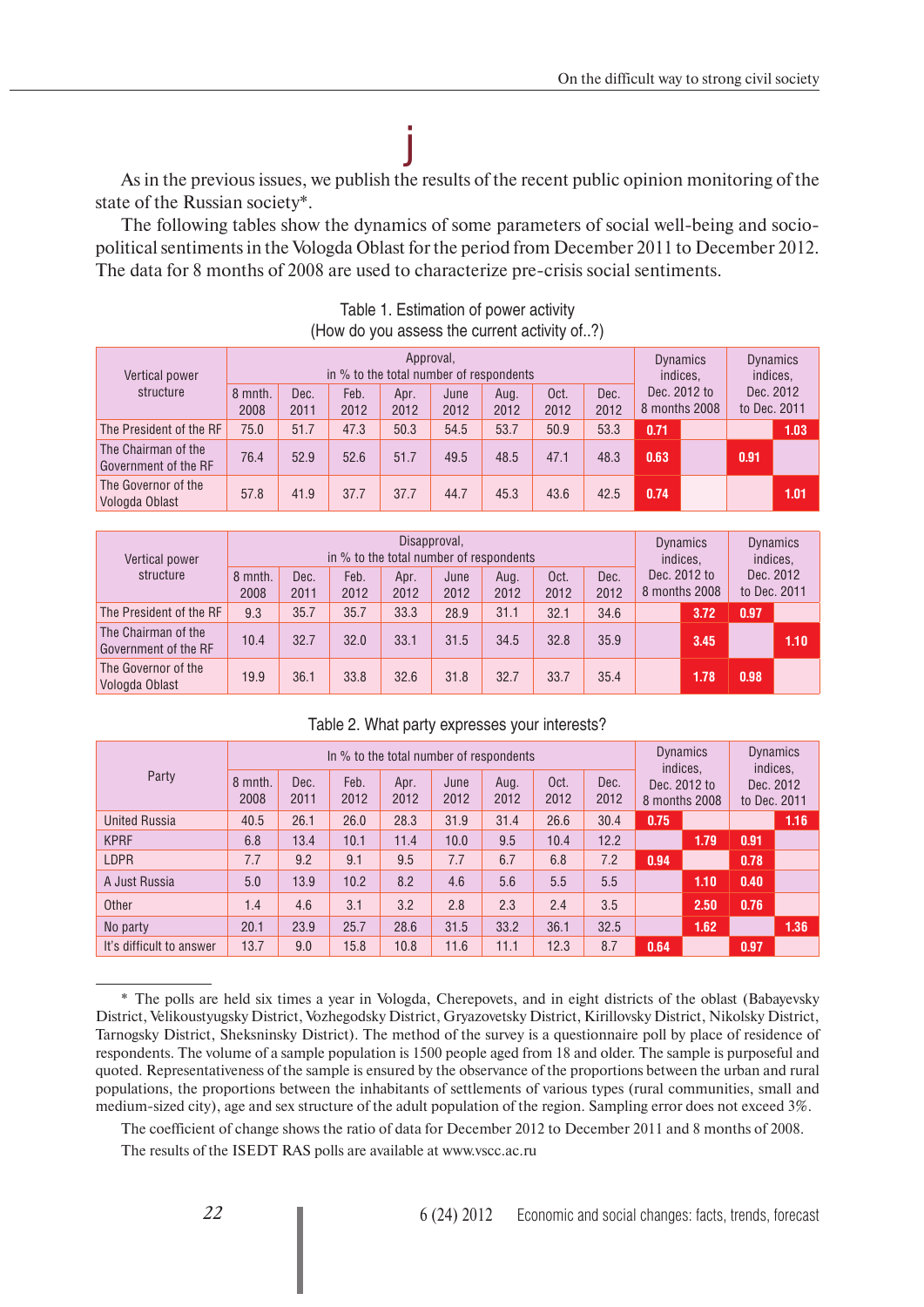|                                                                                 |                                                                      |              | In % to the total number of respondents                                   |              |                                     |              |              | Dynamics indices,             | Dynamics indices.         |  |  |  |  |  |
|---------------------------------------------------------------------------------|----------------------------------------------------------------------|--------------|---------------------------------------------------------------------------|--------------|-------------------------------------|--------------|--------------|-------------------------------|---------------------------|--|--|--|--|--|
| 8 mnth.<br>2008                                                                 | Dec.<br>2011                                                         | Feb.<br>2012 | Apr.<br>2012                                                              | June<br>2012 | Aug.<br>2012                        | Oct.<br>2012 | Dec.<br>2012 | Dec. 2012 to<br>8 months 2008 | Dec. 2012<br>to Dec. 2011 |  |  |  |  |  |
|                                                                                 | What would you say about your mood in the last days?                 |              |                                                                           |              |                                     |              |              |                               |                           |  |  |  |  |  |
| Usual condition, good mood                                                      |                                                                      |              |                                                                           |              |                                     |              |              |                               |                           |  |  |  |  |  |
| 70.2                                                                            | 64.2<br>71.3<br>0.97<br>1.06<br>62.9<br>63.4<br>69.0<br>69.0<br>68.0 |              |                                                                           |              |                                     |              |              |                               |                           |  |  |  |  |  |
| Feeling stress, anger, fear, depression                                         |                                                                      |              |                                                                           |              |                                     |              |              |                               |                           |  |  |  |  |  |
| 22.1                                                                            | 30.2                                                                 | 33.5         | 30.2                                                                      | 23.4         | 23.3                                | 25.5         | 26.5         | 1.20                          | 0.88                      |  |  |  |  |  |
| What statement, in your opinion, suits the current occasion best of all?        |                                                                      |              |                                                                           |              |                                     |              |              |                               |                           |  |  |  |  |  |
| Everything is not so bad; it's difficult to live, but it's possible to stand it |                                                                      |              |                                                                           |              |                                     |              |              |                               |                           |  |  |  |  |  |
| 81.0                                                                            | 78.6                                                                 | 74.9         | 76.5                                                                      | 77.3         | 73.2                                | 77.5         | 79.9         | 0.99                          | 1.02                      |  |  |  |  |  |
|                                                                                 |                                                                      |              |                                                                           |              | It's impossible to bear such plight |              |              |                               |                           |  |  |  |  |  |
| 10.9                                                                            | 14.1                                                                 | 18.1         | 16.8                                                                      | 13.6         | 17.0                                | 15.6         | 13.7         | 1.26                          | 0.97                      |  |  |  |  |  |
|                                                                                 |                                                                      |              |                                                                           |              | <b>Consumer Sentiment Index</b>     |              |              |                               |                           |  |  |  |  |  |
| 107.5                                                                           | 85.6                                                                 | 89.8         | 90.1                                                                      | 93.4         | 92.3                                | 91.7         | 91.7         | 0.85                          | 1.07                      |  |  |  |  |  |
|                                                                                 |                                                                      |              |                                                                           |              | What category do you belong to?     |              |              |                               |                           |  |  |  |  |  |
|                                                                                 |                                                                      |              | The share of people who consider themselves to be poor and extremely poor |              |                                     |              |              |                               |                           |  |  |  |  |  |
| 39.8                                                                            | 43.6<br>1.12<br>41.9<br>43.2<br>45.0<br>44.2<br>44.1<br>47.0<br>1.18 |              |                                                                           |              |                                     |              |              |                               |                           |  |  |  |  |  |
|                                                                                 | The share of people who consider themselves to have average income   |              |                                                                           |              |                                     |              |              |                               |                           |  |  |  |  |  |
| 50.7                                                                            | 42.2                                                                 | 44.9         | 46.5                                                                      | 45.3         | 43.4                                | 44.7         | 43.4         | 0.86                          | 1.03                      |  |  |  |  |  |

j

| Table 3. Estimation of social condition |  |
|-----------------------------------------|--|
|                                         |  |

As in the previous issues, we publish the journal articles rating in this one.